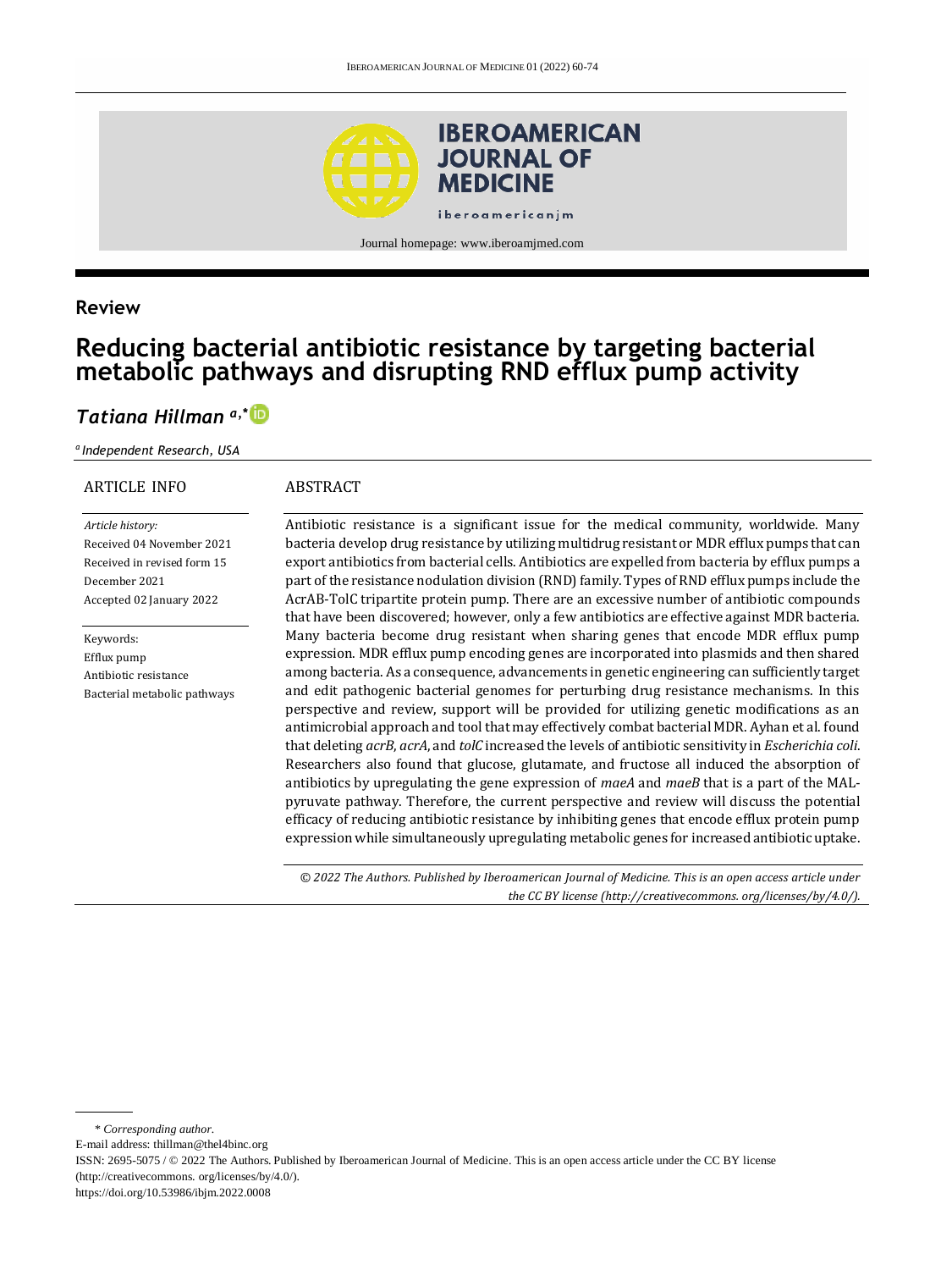### **Reducir la resistencia a los antibióticos bacterianos al dirigirse a las vías metabólicas bacterianas e interrumpir la actividad de la bomba de salida de RND**

#### INFO. ARTÍCULO

#### RESUMEN

*Historia del artículo:*  Recibido 04 Noviembre 2021 Recibido en forma revisada 15 Diciembre 2021 Aceptado 02 Enero 2022

Palabras clave: Bomba de flujo Resistencia antibiótica Vías metabólicas bacterianas La resistencia a los antibióticos es un problema importante para la comunidad médica en todo el mundo. Muchas bacterias desarrollan resistencia a los fármacos mediante el uso de bombas de eflujo MDR o resistentes a múltiples fármacos que pueden exportar antibióticos de las células bacterianas. Los antibióticos se expulsan de las bacterias mediante bombas de eflujo que forman parte de la familia de la división de nodulación de resistencia (RND). Los tipos de bombas de eflujo RND incluyen la bomba de proteínas tripartita AcrAB-TolC. Hay un número excesivo de compuestos antibióticos que se han descubierto; sin embargo, solo unos pocos antibióticos son eficaces contra la bacteria MDR. Muchas bacterias se vuelven resistentes a los fármacos cuando comparten genes que codifican la expresión de la bomba de eflujo MDR. Los genes que codifican la bomba de eflujo MDR se incorporan a los plásmidos y luego se comparten entre las bacterias. Como consecuencia, los avances en la ingeniería genética pueden apuntar y editar suficientemente los genomas bacterianos patógenos para perturbar los mecanismos de resistencia a los medicamentos. En esta perspectiva y revisión, se brindará apoyo para utilizar modificaciones genéticas como un enfoque y una herramienta antimicrobianos que pueden combatir eficazmente la MDR bacteriana. Ayhan y col. encontraron que la eliminación de *acrB*, *acrA* y *tolC* aumentaba los niveles de sensibilidad a los antibióticos en Escherichia coli. Los investigadores también encontraron que la glucosa, el glutamato y la fructosa inducían la absorción de antibióticos al regular al alza la expresión génica de *maeA* y *maeB* que es parte de la vía MAL-piruvato. Por lo tanto, la perspectiva actual y la revisión discutirán la eficacia potencial de reducir la resistencia a los antibióticos al inhibir los genes que codifican la expresión de la bomba de proteínas de salida y, al mismo tiempo, regular al alza los genes metabólicos para una mayor absorción de antibióticos.

*© 2022 Los Autores. Publicado por Iberoamerican Journal of Medicine. Éste es un artículo en acceso abierto bajo licencia CC BY (http:/[/creativecommons. org/licenses/by/4.0/\)](https://creativecommons.org/licenses/by/4.0/).*

HOW TO CITE THIS ARTICLE: Hillman T. Reducing bacterial antibiotic resistance by targeting bacterial metabolic pathways and disrupting RND efflux pump activity. Iberoam J Med. 2022;4(1):60-74. doi[: 10.53986/ibjm.2022.0008.](https://doi.org/10.53986/ibjm.2022.0008)

#### **1. INTRODUCTION**

Multiple drug resistant (MDR) bacteria present an enormous challenge for the medical community, in which bacteria develop resistance against more than one antibiotic drug agent. The World Economic Forum Global Risks present data uncovers the greatest growing danger to our health, currently, is antibiotic resistance [1]. The World Health Organization (WHO) and the Centers for Disease Control (CDC) have communicated their immense concerns for the rising rate of antibiotic resistance [2]. In the 2019 Centers of Disease Control and Prevention Antibiotic Resistant Threats Report, it was confirmed that antimicrobial resistant pathogens caused 2.8 million infections with more than 35,000 deaths each year in the United states between the years of 2012 and 2017 [3]. Infections due to antibiotic resistance cause approximately 600 deaths annually from the exposure to bacterial pathogens in many

healthcare centers such as hospitals [4]. However, multiple drug resistant (MDR) Gram-negative bacteria cause a majority of bacterial infections. The Centers for Disease Control have confirmed that *Acinetobacter baumanii,* a Gram-negative bacterium, causes a majority of hospital infections [5]. *A. baumanii* resides in hospitals and are highly contagious pathogenic bacteria. Gram-negative bacteria have a higher rate of antibiotic resistance because of the Gram-negative bacterial outer membrane that acts as a natural physiological barrier of resistance against antibiotics. Gram-negative bacteria have a cell envelope that consists of an outer membrane, a periplasmic space, and an inner membrane. The three layers of the cell envelope allows Gram-negative bacteria to resist a broader range of antimicrobial drug agents and compounds. For instance, any changes in the outer membrane of Gram-negative bacteria, such as altering its hydrophobic components or mutations of genes required for the protein expression of porins, can develop into resistance [6]. Gram-negative bacteria also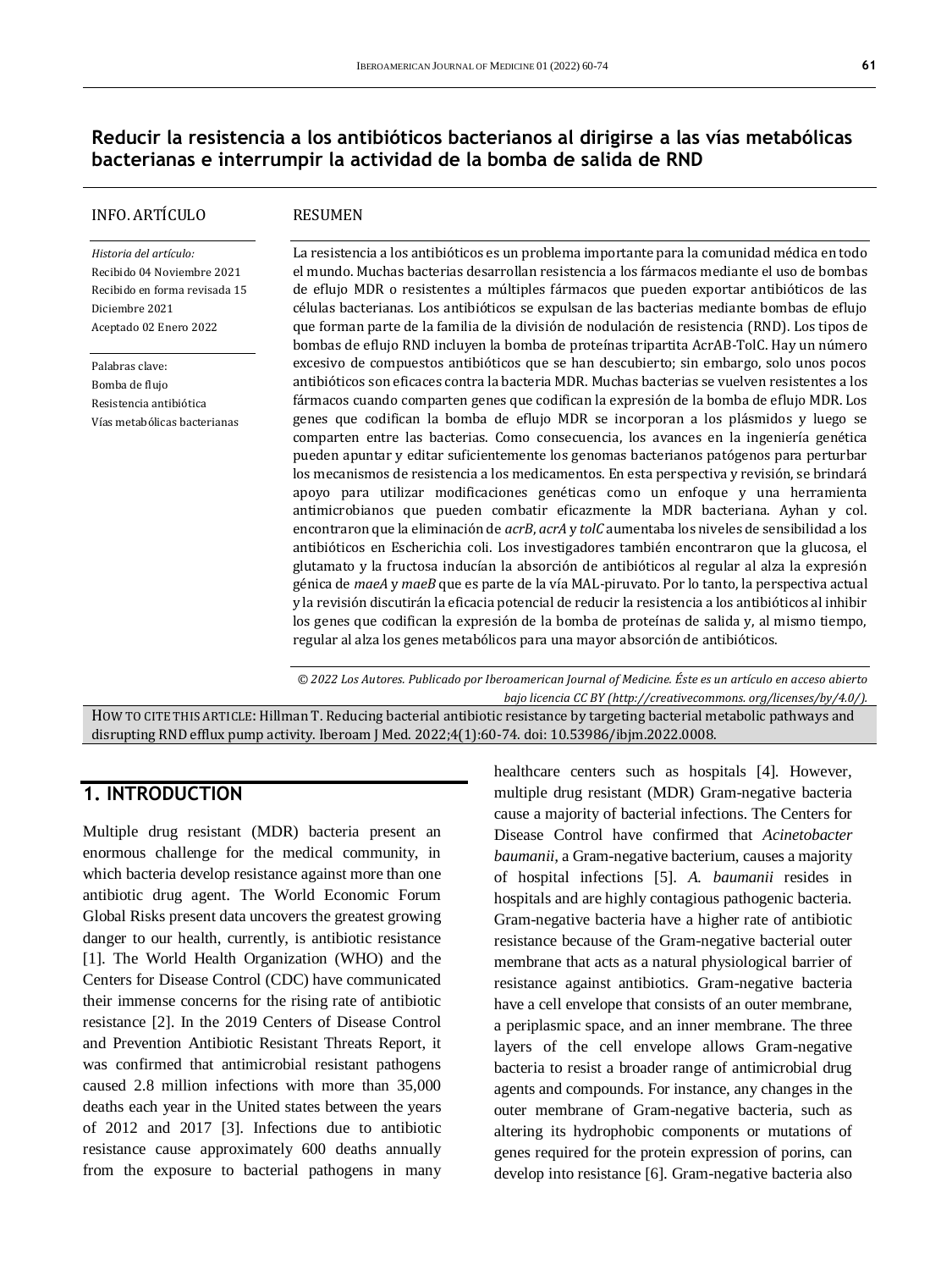have many additional mechanisms of resistance, such as DNA mutations of antimicrobial targets; degrading antimicrobials and modifying antimicrobials; acquiring genetic components such as plasmids, transposons or integrons; altering the components of the cell wall and modifying lipopolysaccharides; decreasing the expression of porins, which reduces the uptake of antimicrobials; and the overexpression of efflux pumps [2]. Therefore, selecting effective antibiotics to treat bacterial infections, generated by resistant and pathogenic bacteria, has been immensely challenging [3].

Treating MDR bacterial infections is arduously challenging because many MDR bacteria overexpress efflux pumps [2]. Overexpression of multiple drug resistant efflux pumps or MDR efflux pumps allows the massive export of a broad range of antibiotic compounds [2]. Gram-negative bacteria utilize all the classified families of efflux pumps, such as the ABC superfamily; the major facilitator superfamily (MFS); the multidrop and TolC compound extrusion (MATE) family; the small multidrug resistance pumps (SMR) family and the Resistance Nodulation Division (RND) family [2]. However, Gram-negative bacteria mainly use RND efflux pumps for MDR efflux activity [Anes]. RND pumps are accountable for the expulsion of a broad range of agents and compounds. RND pumps include homotrimers termed as the AcrAB-TolC efflux pump [7]. The AcrAB-TolC subunits are transmembrane proteins that are oriented into the inner membrane, outer membrane, and through the periplasmic space. Its structure is a triplex with protein subunits termed AcrA located in the periplasmic space, the TolC is oriented in the bacterial outer membrane, and AcrB resides in the inner membrane region of a bacterial cell [7] (Figure 1). The binding sites of AcrAB-TolC, a homotrimer efflux pump, can bind to and attach to many antibiotics with different sizes and chemical properties [8]. MDR efflux pumps can expel a wide range of antibiotics, which contributes to the continued proliferation of MDR Gram-negative bacteria.

In contrast, manipulating the metabolism of bacteria can increase the uptake of antibiotics. Metabolites in high concentrations increase bacterial antibiotic resistance. Metabolites such as indole, ammonia, nitric oxide, and hydrogen sulfide can amplify antibiotic resistance [9]. However, carbon in higher amounts eradicates more pathogenic bacteria by increasing antibiotic sensitivity. The high influx of carbon from the environment surrounding bacteria controls antibiotic sensitivity by



*Figure 1: The AcrAB-TolC Efflux Pump, RND antibiotic efflux pump, ex-ports antibiotic drugs from the cytoplasmic space of a bacterial cell, which traverses through the inner membrane, into the periplasm, and then exits the bacterium's outer membrane via the AcrB, AcrA, and TolC subunits of AcrAB-TolC efflux pump, respectively. AcrB is located in the inner membrane and periplasm while AcrA is implanted in the periplasm. TolC is oriented into the periplasm and* outer *membrane. The presence of antibiotics triggers the AcrAB complex to alter its conformation in order to retrieve and recruit the TolC subunit. The opening of TolC remains closed until the antibiotic expulsion in order to isolate the periplasm from the external environment. Lastly, the fully assembled AcrAB-TolC pump contracts and opens to expel the antibiotic drug through its chamber. The AcrAB-TolC then closes following the expulsion of the antibiotic drug molecule. RND: resistance nodulation division.*

raising nicotinamide adenine dinucleotide (NAD) + hydrogen (H) or NADH activity and increasing the proton motive force (PMF) [10]. The rise of NADH levels and the rapid activity of PMF can both activate the TCA cycle of bacterial carbon-dependent metabolism [10]. Upregulating the expression of proteins as a part of bacterial metabolic pathways can amplify the rate of the PMF, which can intensify antibiotic sensitivity. PMF also powers the efflux activity of many RND pumps. By inhibiting or deleting the genes that code for the expression of efflux pump proteins, the PMF can decrease, thereby disrupting efflux activity.

Although many novel antibiotics have been developed to treat resistant bacterial infections, many pathogenic bacterial strains persistently resist many of these novel agents [3]. Designing novel and alternative antibiotics that are gene-based could combine novel genetic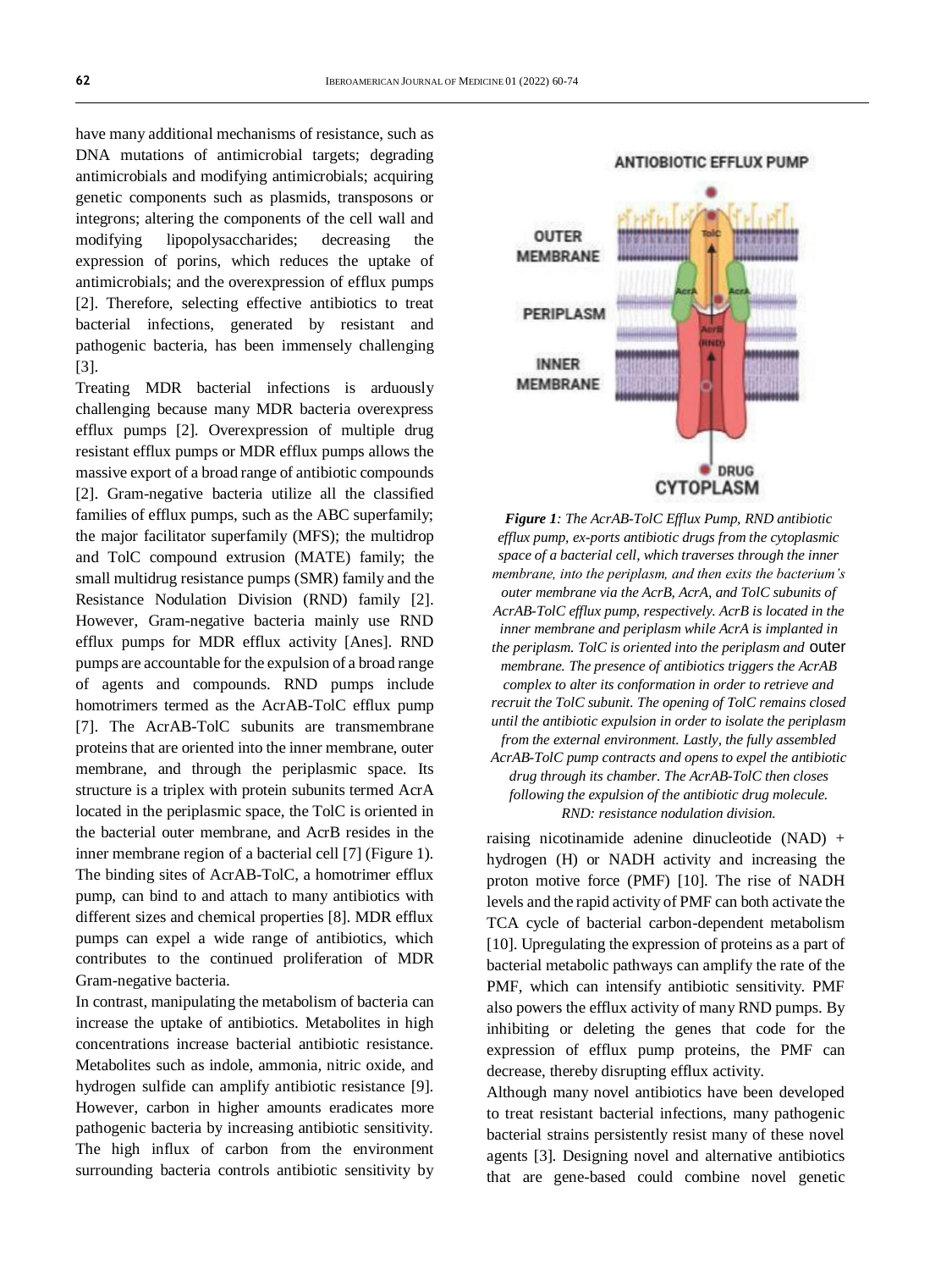engineering techniques with antibiotic development to combat antibiotic resistance. However, to overcome the antibiotic resistance caused by drug efflux, the current literature available needs a more succinct elucidation of the fundamentals of drug efflux mechanisms [2]. An understanding of drug efflux mechanisms, such as the regulation and response to antimicrobials, is urgently required for combating antibiotic resistance [2]. For these reasons, this review attempts to accurately describe the drug efflux mechanisms of the RND AcrAB-TolC efflux pump through a genomic and metabolomic perspective of antibiotic efflux and influx. This review and perspective will discuss the reduction of antibiotic resistance by inhibiting drug efflux protein pump expression and stimulating bacterial metabolic activity to increase antibiotic influx. The overall purpose of this review is to present an alternative gene-based antimicrobial strategy against resistant bacteria that may increase the antibiotic retention in bacterial cells by inhibiting antibiotic efflux and metabolically amplifying antibiotic influx.

## **2. BACTERIAL ANTIBIOTIC RESISTANCE**

Bacteria can adapt well too many different environmental conditions partially because of its ability to select advantageous DNA mutations that allows bacterial cells to survive, reproduce, and dominate its population. Antibiotic resistance genes can be transferred between bacterial cells and limit the bacterial susceptibility of antibiotics. Bacteria become multidrug resistant through the accumulation of antibiotic resistance genes that are transferred by plasmids or transposons [11]. Each resistant gene may code for the inhibition of a drug agent or encode multidrug efflux pump activity [11]. Bacteria develop antibiotic resistance by the transference of antibiotic resistance genes through a horizontal gene transfer [12]. Bacteria have three modes of horizontal gene transfer such as conjugation (bacterial sexual reproduction), transformation (incorporating naked DNA), and transduction (mediated by phages) [13]. Bacterial cells receive antibiotic resistant genes and after gene expression the diffusion of antibiotics through bacterial cell pores is prevented, causing antibiotic efflux; the antibiotics' binding to antimicrobial target sites is blocked; the antibiotics are targeted for hydrolysis and inactivation; and changes in metabolic pathways can occur and alter regulatory networks [13].

The addition of antibiotics to a bacterium's environment

forces the bacterium to select gene mutations that give it an advantage. Bacteria can acquire these DNA mutations, which allows the bacterial cells to continue reproducing in the presence of antibiotic drugs. Bacteria carrying advantageous DNA mutations of antibiotic resistance can reproduce without much competition from the dead bacteria that lacked the advantageous mutations. After the exposure to bactericide antibiotics, the population of bacteria that survived are called persister cells. The persister cells not only survive but also are key determinants for further initiation of antibiotic resistance [14]. Consequently, natural selection is the central component and the driving force for the development of antibiotic resistance in bacteria [15] where exposure to antibiotics impels the selection of antibiotic resistance genes that then become rapidly disseminated between many bacterial cells.

Pathogenic bacteria can become resistant to antibiotics through acquiring antibiotic resistant genes that code for degrading antibiotics, using efflux pumps, and shielding targets from binding to antibiotics. For example, bacteria can acquire DNA from its environment and transfer antibiotic resistant genes called 'mosaic' genes [16]. *Streptococcus pneumoniae* develops antibiotic resistance to penicillin by sharing mosaic penicillinbinding protein genes or *pbp* genes between bacteria [17]. The mutations in *pbp* genes alter proteins such as enzymes to exhibit less affinity for penicillin. The mosaic *pbp* genes originated from the continued mixture and rearrangements of DNA by the bacteria named *Streptococcus mitis* [18]. The influx of a class of antibiotics known as cefiximes, which are thirdgeneration cephalosporins, has also been blocked after mosaicism and point mutations in *penA* genes that code for Pbp expression in *N. gonorrhoeae* [19]. Additionally, *A. baumanii* becomes antibiotic resistant by obtaining resistant genes from conjugation, which is mostly a horizontal transfer of genes, and via mutations in its DNA. The enzymes of acetyltransferase and the nucleotidyltransferases modify the antibiotics called aminoglycosides that form resistant *A. baumannii* bacterial strains [5]. *A. baumanii* inserts mutations into the genes *gyrA* and *parC*. Then, enzymes become overexpressed to alter the antibiotic target called 16S rRNA and prevents the aminoglycoside to bind to 16S rRNA, inhibiting 16S rRNA activity. Another example of antibiotic tolerance includes propionate, a volatile fatty acid (VFA), which may become toxic for *Escherichia coli* cells, yet *E. coli* can develop tolerance of propionate by utilizing propionate as a carbon source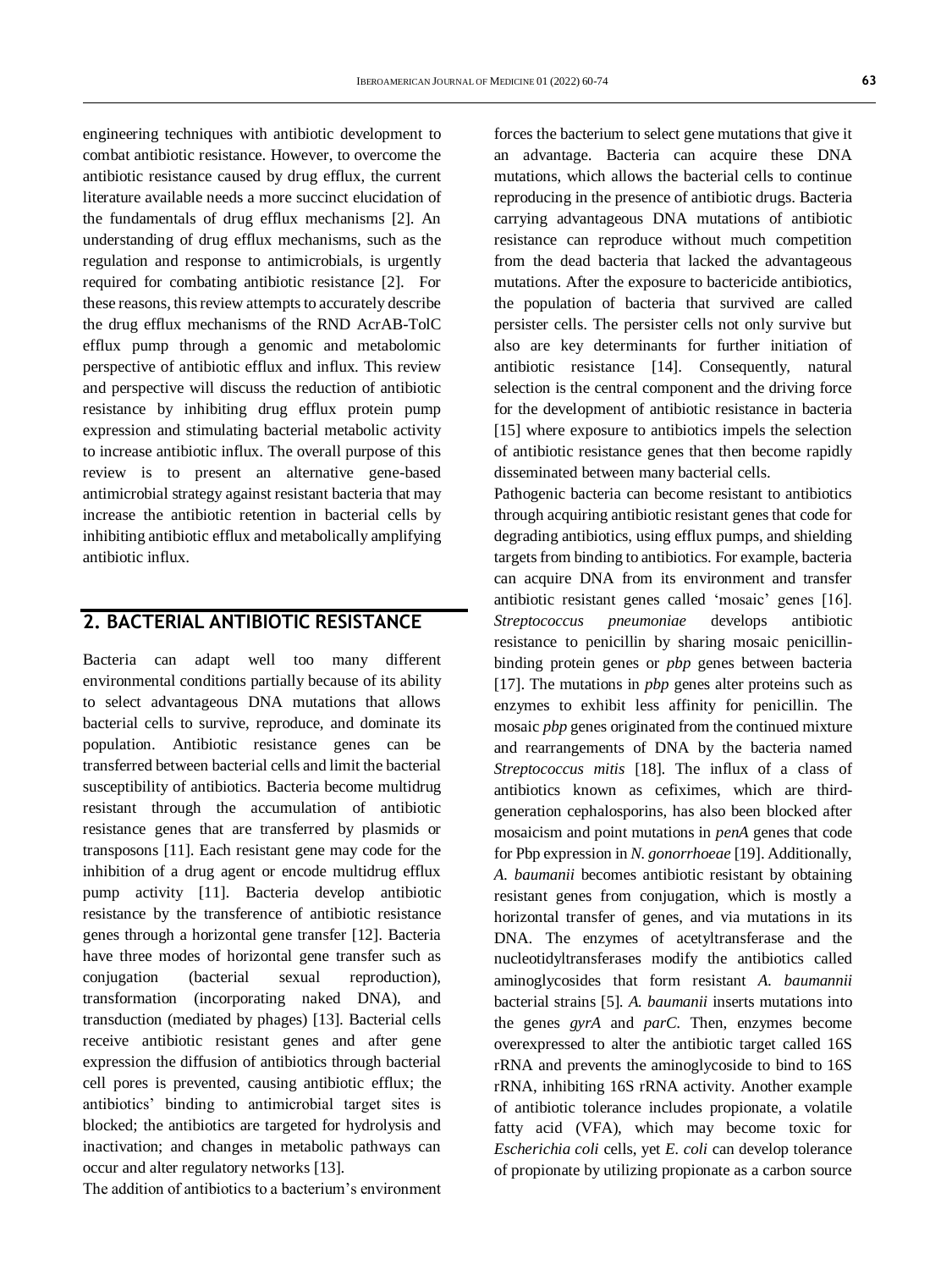for generating energy. The volatile fatty acid or VFA called propionate can inhibit many metabolic processes when the VFAs amass in high concentrations within a bacterial cell and can assist with eliminating antibiotic resistant bacteria [20]. However, *E. coli* cells modify the mRNA transcripts of genes needed for metabolizing propionate, and then the anaerobic metabolism of propionate is amplified.

The bacterial antibiotic resistance of quinolone is an example of antibiotic resistance caused by the destruction of antibiotics and through blocking the binding of antibiotics to bacterial targets. Quinolone can effectively block the expulsion of antibiotic drugs from bacterial cells, and copies of quinolone antibiotics have been derived to inhibit the efflux pump called NorA in *S. aureus* [21-30]. However, the resistance to quinolone antibiotic drugs is propagated through the gene expression of *qnr*. The *qnr* mRNA transcript is translated into QnR proteins that consist of pentapeptide repeat proteins or PRPs [10]. The PRPs binding to DNA gyrase and to topoisomerase IV restricts the quinolones inhibition of DNA gyrase and topoisomerase IV. When the quinolone antibiotic attempts to attach, the PRPs begin to bind to the DNA and inhibits the quinolones' binding to the enzyme-to-DNA interfaces of topoisomerase IV and of the DNA gyrase [31]. The PRPs prevent the quinolones from converting DNA gyrase and the topoisomerase IV into toxic enzymes that degrade bacterial chromosomes, allowing the topoisomerases to continue completing the activities of rebuilding dsDNA breaches, eliminating knots in chromosomes, and relaxing torsional stress [31]. Furthermore, many bacterial enzymes can also hydrolyze and destroy antibiotics, such as Beta-lactams, aminoglycosides, phenicols, and macrolides. Therefore, the continued overuse of antibiotics will only increase the proliferation of resistant bacterial strains [32]. For these reasons, elucidating the functions that establish and proliferate antibiotic resistant bacteria is required for advancing the pharmaceutical design of novel antibiotics that can accurately target antibiotic resistant genes and the cellular properties of drug resistant bacteria.

#### **3. COMBATING BACTERIAL ANTIBIOTIC RESISTANCE**

Additional alternative strategies that can effectively combat antibiotic resistance are still presently and urgently needed. A possible alternative method to combat antibiotic resistance was developed by Ayhan et al. that constructed antisense RNA (asRNA) molecules attached to the mRNA transcripts of antibiotic resistant genes. Ayhan et al. designed phosphorodiamidate morpholino rings connected by a phosphorodiamidate (PMO) backbone [33]. Each ring of the PMO was bound to an antisense nucleotide base and blocked the translation of antibiotic resistant genes via steric hindrance [33]. The site of steric hindrance was tightly adjacent to the ribosome binding sequence of the bacteria that obstructed the entrance of bacterial mRNA into ribosomes. Adding peptides to the Peptide-Conjugated Phosphorodiamidate Morpholino Oligomer or PPMOs enhanced its entrance into bacterial cells during conjugation [33]. The phosphorodiamidate, a PMO, backbone impedes the nuclease activity that would disassemble the PPMO. PPMOs present a few issues, which need more research in the area of pharmacokinetics for effectively combining PPMOs with antibiotics [33]. There are issues of mismatched base pairing, determining the position and size of the oligomer, and the effectiveness of PPMOs requires further examination.

Additionally, targeting quorum sense signalling between bacterial cells could provide another highly effective method for reducing the antibiotic resistance of *Salmonella typhimurium*. When comparing mutant *Salmonella typhimurium* versus its wild type, the wildtype showed activation of secondary molecules that continued the expression of antibiotic resistant genes under stress and increased pressure. However, the mutant form was not as regulated and did not activate secondary molecules. *S. Typhimurim* passes through the M cells of the epithelial lining of the intestines, leading to a more systemic infection. The systemic infection caused by *S. Typhimurium* depends on the virulent genomic region called the *S. Typhimurium* pathogenicity island or SPI-1 and SPI-4. The SPI-1 and SPI-4 are less regulated in its mutant form, which lessens the frequency of bacteria crossing the M cells of the gastrointestinal tract (GIT) [34]. SPI-2 acts to fortify bacterial cells to evade phagocytosis by macrophages. A mutated gene that encodes the PhoPQ protein decreases expression of the LsrACDB protein complex, which then decreases quorum sensing (QS). When upregulating the gene expression of SPI-1, the gene expression of *lsrACDB* gradually increases [34]. The quorum sense signaling of a *S. Typhimurium* infection is completely eradicated after mutation of the gene that encodes the PhoPQ protein. A possible strategy could include an attenuated *S. Typhimurium can* become re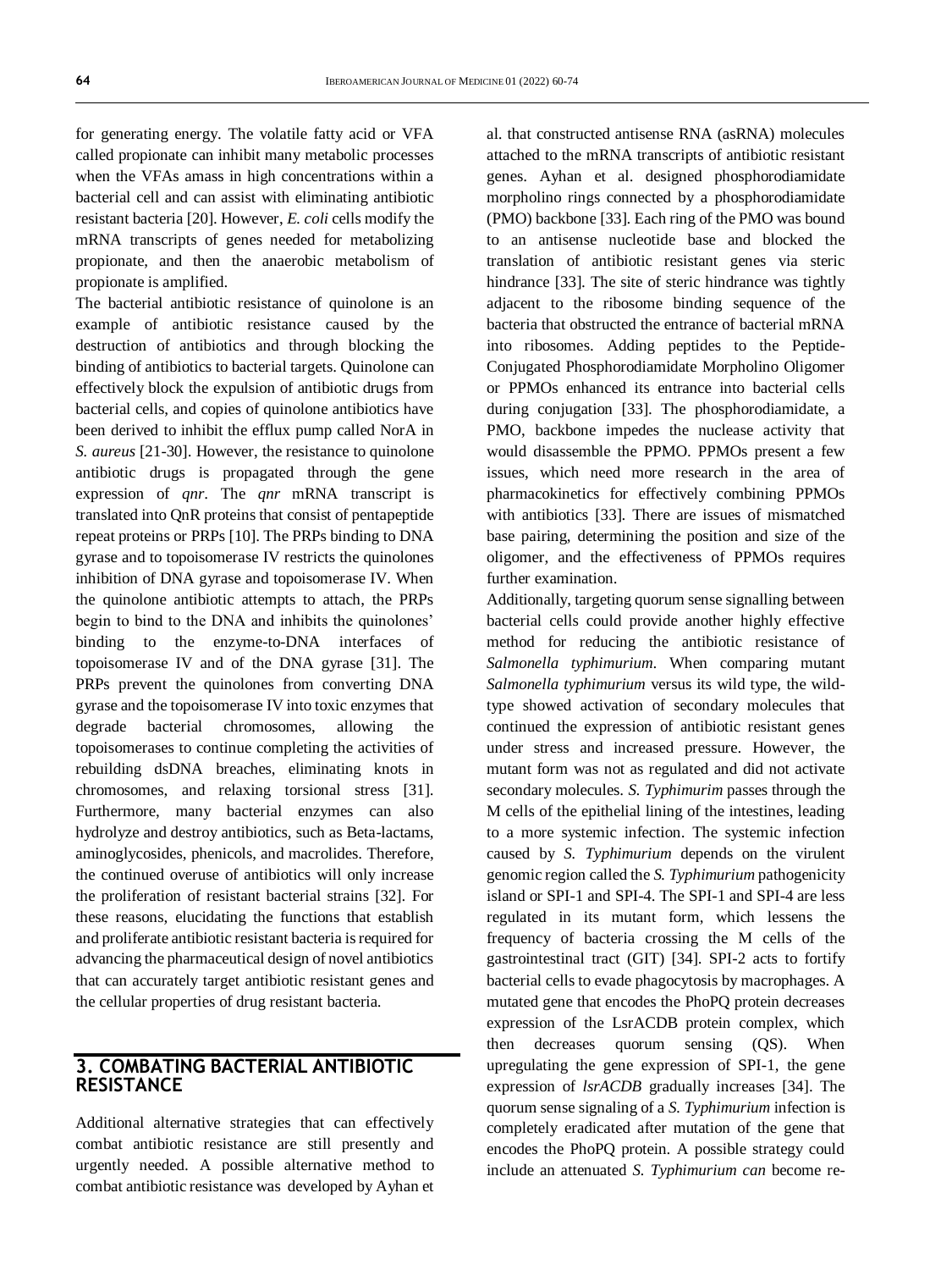engineered by adding a QS detecting promoter site with a small interfering RNA (siRNA) or asRNA sequences of *lsrACDB* to a plasmid vector. The plasmid vector would consist of a *pluxR* promoter site to detect QS molecules and then release the small interfering RNAs (siRNAs) or asRNA for blocking the transcription of *lsrACDB* where LsrACDB expression can be reduced, interrupting the quorum sense signalling between *S. Typhimurium* bacterial cells.

The phytonutrients of plants can potentially reduce antibiotic resistance. Possible alternatives to reduce antibiotic resistance may include the use of plants that release cytotoxic phytonutrients and provide immunity against foreign bacterial cells. For example, reserpine is a plant alkaloid extracted from the roots of the petitiva plant. Reserpine inhibits the efflux pump of Grampositive bacteria known as *Bacillus subtilis*. Reserpine binds to the pumps that express three amino acids with the side chain residue groups of phenylalanine and valine. Reserpine causes a 4-fold decrease in the antibiotic resistance of methicillin-resistant *Staphylococcus aureus* or MRSA caused by *S. Aureus*. Berberine has a MIC of 256 mg/L, but when the NorA pump is active, the berberine MIC is reduced to 16 mg/L [4]. Other examples of plant phytonutrients include polyphenol blockers found in green tea extracts that can inhibit MRSA resistance. Adding 20 mg/L of polyphenols to the antibiotics norfloxacin resulted in a 4-fold decrease in MIC [4]. However, there are not many studies that focus on the medicinal properties and benefits of plant alkaloids [4].

Furthermore, novel synthetic antibiotics have also been developed to decrease antibiotic resistance. Novel antibiotics such as capistruin and malleilactone block bacterial cell transformation. Capistruin blocks bacterial RNA polymerase activity. Malleilactone interacts with quorum sensing molecules. However, *Staphylococcus aureus* has a lysine at position 164, resulting in antibiotic resistance of thailandamide [35]. The antibiotic of bactobulin can connect to the LuxI-LuxR proteins responsible for quorum sensing [35-38]. The LuxI-R linkage to bactobulin stimulates a molecule that inhibits bacterial translation in the ribosome. In addition, a list of criteria and properties are needed for establishing a database to help identify and examine the environment for highly pathogenic resistant bacterial types [37-48]. Additional procedures that avoid and prevent bacterial antibiotic resistance include the following: regulate the antibiotics given to animals, perform future research that elucidates the mechanisms of antibiotic resistance and

the monitoring of resistance [49], improve the laws and regulations to reduce the prevalence of antibiotic resistance, amplify the research of more novel therapies [50], and provide more aid to developing and lowincome countries to more effectively regulate issues of antibiotic resistance [50]. Currently, WHO has an antimicrobial surveillance system that collects data to help reduce the rate of antibiotic resistance [CHokshi]. Reducing the use of plastic items may also block the interaction between microplastics and antibiotic resistance genes in aquatic environments [51]. However, Hall et al. concluded that antibiotic resistance originates from a genetic source [52]; therefore, the solution for eliminating multidrug resistant bacteria may require a gene-based approach. Modifying the genes that encode the binding sites of MDR efflux pumps such as the RND AcrAB-TolC efflux pumps can limit efflux activity and reduce antibiotic resistance.

#### **4. RND-EFFLUX PUMPS AND ANTIBIOTC-RESISTANCE**

Many genes coding for the protein synthesis of RND pumps can be shared between bacterial cells through conjugation [53]. The mutations of genes encoding for increased efflux activity are found in the regulatory portion of DNA sequences that modulate the translation and synthesis of efflux pump complexes. The expression of efflux pumps on the bacterial cell surface is altered by the increased presence of gene mutations in an adjacent promoter site. Many DNA mutations in an adjacent promoter site can affect the production of transcription factors that control the cell surface expression of efflux pumps. For example, a point mutation approximately 10 base pairs upstream of the *mtrC* gene of *Neisseria gonorrhoeae* increases the amount of activity at the promoter, resulting in amplified expression of efflux pumps to rapidly remove antibiotic drugs [54]. Genes encoding the expression of MDR efflux pumps can also become incorporated into plasmids and then transferred among bacteria. For example, Resistance Nodulation Division (RND) pumps are transported via IncH1 plasmids isolated from the *Citrobacter freundii* bacteria, which transmits the New Delhi metallo-Beta-lactamase 1 or NDM1-34 for enzymatic decay of antibiotic drugs [55].

As a result, MDR efflux is responsible for amplified antibiotic resistance, which exports antibiotics from bacteria. The antibiotics are pumped and exported from the cytoplasm of the bacteria. The AcrAB-TolC efflux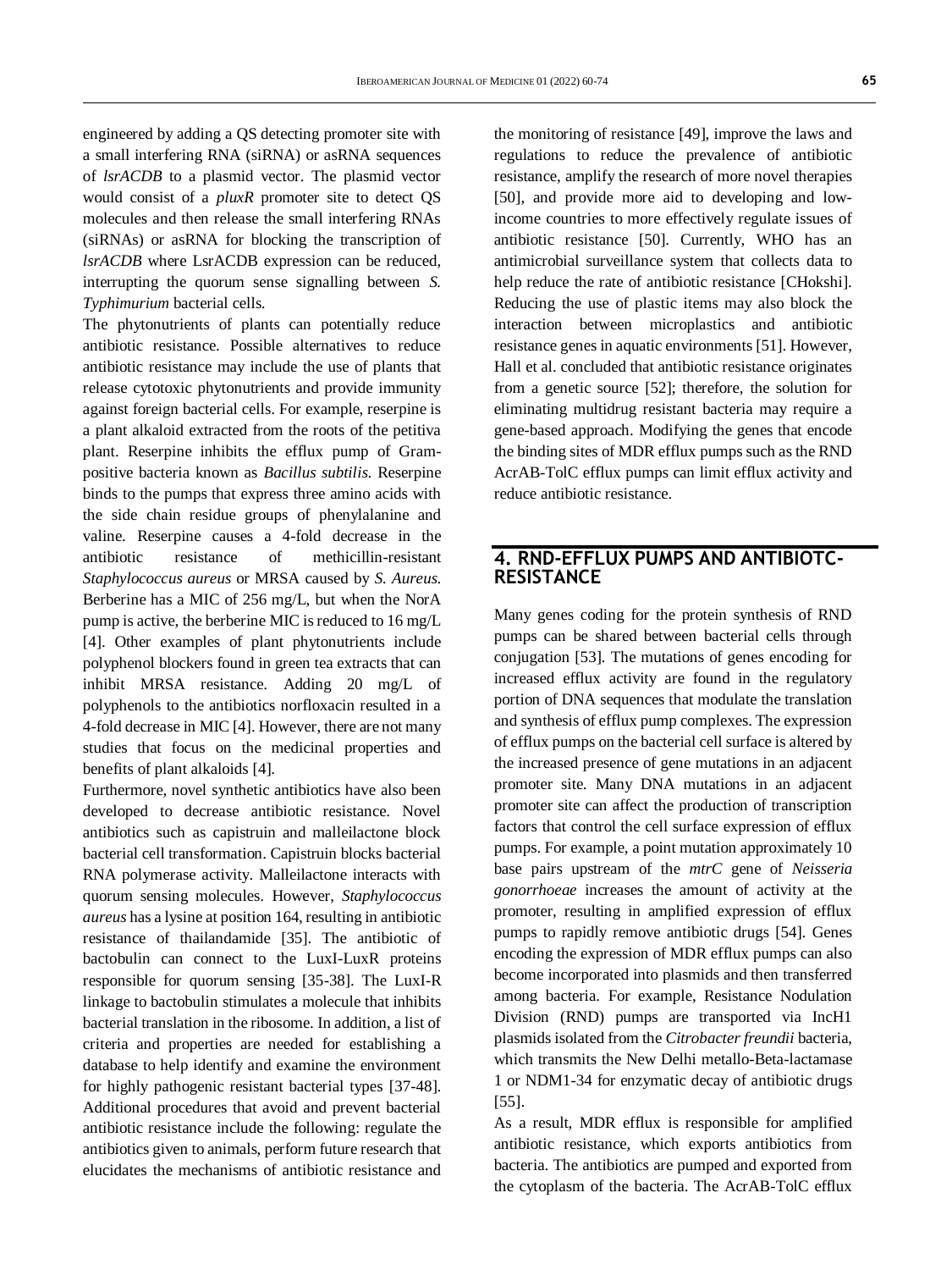pumps are a part of the RND family of efflux pumps and consist of three protein subunits. The three subunits include AcrA, the mid-transmembrane part of the pump, AcrB located in the bacterial inner membrane, and TolC is positioned in the region of the outer membrane (Figure 1). The AcrAB-TolC pump is assembled in a sequential order [7]. The first step of the AcrAB-TolC assembly includes the interaction between AcrB and AcrA, which then forms the AcrAB bipartite complex [7]. Secondly, the conformation of AcrA changes to then engage and recruit TolC [7]. When the TolC becomes bound to the AcrAB complex, the completely assembled AcrAB-TolC pump enters and remains in a resting state. Thirdly, when AcrB engages a drug, the fully assembled pump opens its conformation and then a constraction expels the drug from the channel into the external environment of the cell [7]. Through observation of tomography results and data collected *in vivo*, it was found that AcrB and AcrA interact to form into a bipartite complex [7]. The AcrAB bipartite complex stabilizes the AcrAB-TolC efflux pump's orientation into the bacterial cell envelope [7].

The membrane fusion protein of AcrA connects the pump of the inner membrane to the pump located in the external lipid membrane region where the TolC channel resides. The N-terminus of AcrA anchors itself into the inner membrane through its  $\alpha$ -hairpin interaction with the peptidoglycan layer [7]. The hairpin of AcrA is helical and forms an alpha-helical barrel during the shift from no ligand-bound to a ligand-bound state during the assembly of AcrAB-TolC [7] (Figure 1). The AcrAB-TolC protein channel pump does not require substrates with a specific molecular weight, net charge, or surface area. However, mutations in the AcrA gene can weaken the antibiotic resistance of bacteria, which become more sensitive to kanamycin and ampicillin. The genes encoding the AcrAB-TolC protein complex are a part of an operon, and a change in the DNA sequence of the *acrA* gene decreases the efflux of antibiotics. For example, AcrS is a protein that inhibits AcrA gene expression. The *acrS* gene extends 663 base pairs and is implanted in the acrEF operon [56]. AcrS attaches to the DNA promoter site of *acrA* required for initiating transcription, and then the bound AcrS inhibits the transcription of *acrA*.

Blocking the expression of AcrS increases antibiotic resistance in *E. coli* cells. After culturing *E. coli* in kanamycin at sub-inhibitory levels and deleting *acrS* in *E. coli*, increased levels of *acrE* transcription were exhibited. It was concluded that increasing AcrS expression increases the inhibition of *acrE* and this then decreases *E. coli* resistance to kanamycin [57-62]. AcrS represses efflux pump structures and complexes. However, the effect of AcrS on controlling *acrD* mRNA transcription is not known [57-62]. AcrD is an efflux pump for aminoglycosides related to other RND drug efflux pumps in *E. coli*. AcrD has been proven to induce adaptive resistance to kanamycin after culturing in kanamycin at sub-inhibitory levels [57-62]. Cultures of *E. coli*, lacking *acrS*, showed more kanamycin resistance than the wild-type strain.

AcrS was determined to be an inhibitor of *acrD* expression. Therefore, inhibiting *acrS* can export more aminoglycosides through alternative and other RND efflux pumps [49-54]. AcrD is a cytoplasmic membrane drug efflux exporter. AcrD is known to be a part of the generation of resistance to aminoglycoside antibiotics. Because AcrD is similar to AcrB, it is argued that AcrD forms a protein efflux complex with AcrA, which is a fusion protein located in the periplasm, and with TolC oriented in the outer membrane [63-68]. After deleting *acrD*, the mutant *acrD* bacterial sample strain continued to develop antibiotic resistance and was not susceptible to four antibiotics when compared with the wild type strain [63-68]. As a consequence, further investigation of the effects of *acrD* is required. However, efflux pump blockers are increasingly toxic for human cells, but a nontoxic method of applying phosphorodiamidate morpholino rings can provide less toxicity via an antisense inhibition of antibiotic resistant mRNA transcription [56].

#### **5. THE BINDING CAPACITY AND SPECIFICITY OF SUBSTRATES FOR ACRAB-TOLC EFFLUX**

Four families of export pumps accompany the pumps classified as resistance-nodulation division (RND). The four other families are the major facilitator superfamily (MFS), the multidrop and TolC compound extrusion (MATE), the small multidrug resistance pumps (SMR), and the ATP-binding cassette (ABC) [69]. The ABC pump depends on the energy generated from ATP hydrolysis. RND pumps remove drugs and other toxic cations. RND pumps are a triplex of proteins that reside in the bacterial inner membrane region, in the outer membrane channel, and extend through the middle periplasm. The triplex releases drugs and toxins into the outer environment of the bacterial cell. After the toxins are removed, it is arduous for the antibiotics to regain reentry into the cytosol through the bacterial outer membrane. The MFS and SMR pumps are less effective. The drugs are only secreted into the middle periplasm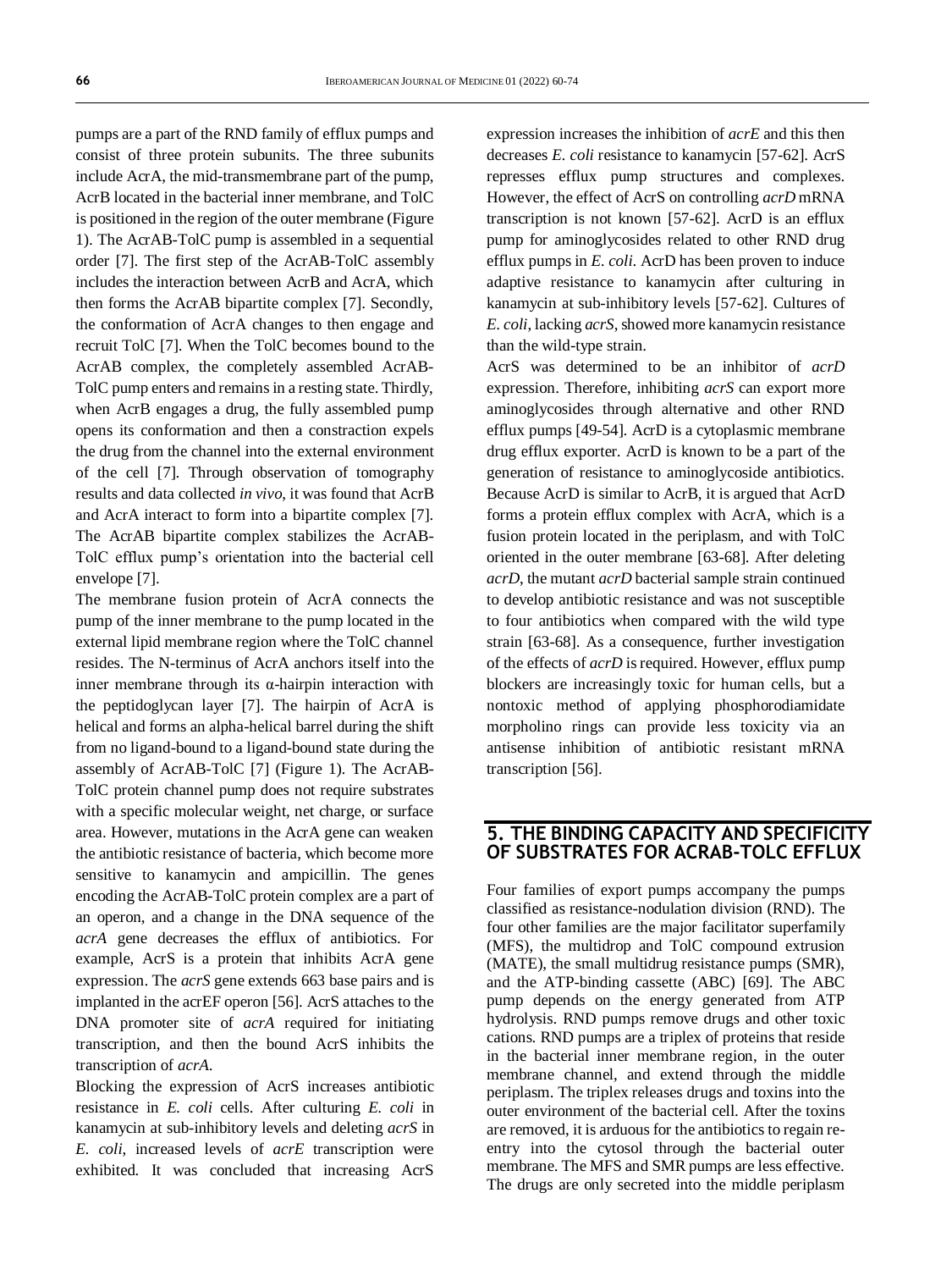and not into the outer membrane by SMR and MFS pumps [70]. However, the RND pumps operate within the periplasm to expel many antibiotics remaining after MFS and SMR drug exportation. Because RND efflux pumps have a broad range of specificity for many types of substrates, this stagnates the discovery and design of novel antibiotic drugs [71-76]. However, pathogenic bacteria must also overcome the oxidative activity of phagocytosis by immune cells. For pathogenic bacteria to survive phagocytosis and oxidative stress, the pathogenic bacteria increases RND pump expression to expel phagocytic oxidative compounds and particles from reactive oxygen species (ROS) and reactive nitrogen species (RNS) [77].

The substrates or antibiotics bind to the AcrB segment of the AcrAB-TolC protein pump. The nonpolar and highly hydrophobic substrates interact with the water molecules external to the bacterial cell. The antibiotics connect and form hydrogen bonds with the water molecules. The enzyme AcrAB-TolC binds the hydrophilic region of the antibiotics, which is then hydrogen-bonded to water [78]. The hydrophilic domains surrounding the antibiotics allow the facile removal and export of drugs from the bacteria. The multidrug pumps do not need specific residues or small enough binding sites for capturing and removing antibiotics [79]. Because of the water molecules forming hydrogen bonds with less stable antibiotic drugs, the binding site can be as large as possible for export, and this helps the pump overcome the initial threshold of binding free energy [79-80]. Antibiotic resistance via efflux pump activity is observed only when the substrate is bound in the periplasmic cell region of the tripartite efflux pump. The substrate cannot remain in the cytosol of the bacterial cells [81-85]. For example, adding magnesium to AcrA rapidly increased the export of phospholipid-like substrates. The AcrA connects to two vesicles for transporting the phospholipids. Additionally, adding streptomycin, an antibiotic, to a more acidic mid-periplasm bacterial region of the AcrAB-TolC pump channel increased the frequency of pumping and efflux. Therefore, the removal of substrates or antibiotics can only occur via the AcrA subunit that is located in the periplasmic space [86].

The AcrB acts as a regulator when the concentration of antibiotics lessens the transmembrane pH gradient in the pump's channel. The rate of hydrolysis in AcrAB-TolC affects the rate of efflux when calculating the Vmax and Km of enzymatic activity. The graphical analysis after comparing the rate of nitrocefin efflux to the periplasmic concentration of nitrocefin in the AcrAB-TolC pump yielded a Michaelis-Menten curve [81]. The Michaelis-Menten curve displayed a Vmax of 0.024 nmol/mg/s and a nitrocefin Km concentration of 5M, which demonstrated less competition and more cooperativity [81]. There was more cooperativity between the rate of efflux and the pump's hydrolysis rate that was affected by the high concentration of nitrocefin. More antibiotics

contained in bacteria lead to a higher velocity of efflux with rapid antibiotic removal, in which, the AcrB of *E. coli* increases the minimum inhibitory and minimal bactericidal concentration (MICs) of antibiotics [87]. The binding protomer of the AcrAB-TolC pump is mainly hydrophobic and lies centered within the bacterial periplasm. There are three different protomer activities of the AcrAB-TolC pump: 1) access, 2) binding, and 3) exportation. Each of the three subunit proteins of the AcrAB-TolC pump rotates as each protomer alters their orientation and conformations (Figure 2). The conformational changes are a result of the movements from the disulfide crosslinks and the adjacent side chain residue groups. The three subunits simultaneously rotate at least 1 or 2 subunits of the AcrAB-TolC protein complex at alternate times [81]. When antibiotics are present, the AcrAB complex begins to re-orient its conformation to allocate and recruit TolC [7]. The opening of TolC closes in the outer membrane to maintain the isolation of the periplasm from the external environment [7] (Figure 2). Then, the AcrAB-TolC pump opens by contracting in order to expel a substrate through its chamber and then rapidly closes after the expulsion of the drug molecule [7] (Figure 1).

#### **6. THE INHIBITION OF ACRAB-TOLC EFFLUX ACTIVITY**

Li et al. reported the effects of site-directed mutagenesis of genes that encode the replacement of nonpolar phenylalanine R-groups within the AcrAB-TolC binding site [80]. Without phenylalanine, the efflux of antibiotics was blocked, and the phenylalanine was altered to express Phe610Ala. After the mutagenesis, the substrate and antibiotic doxorubicin remained bound to the binding site because the gene mutation of *acrB* caused the obstruction of the substrates' separation from the binding site of the outer AcrAB-TolC pocket [88]. The *acrB* mutation caused the binding site to eliminate expression of the glycine loop, which removed the separation between the distal and proximal binding sites of AcrAB-TolC [88]. A mutation of *acrB* caused the efflux through the AcrB pump and channel to cease and this lessened the intensity of virulence. After the mutation of *acrB*, AcrB function is disrupted, and AcrB is aided by the transmembrane protein called D408. The D408 transports protons similar to AcrB. The mutation of the *acrB* gene incorporates a point mutation that affects the translation of the D408A transmembrane domain in AcrAB-TolC [89]. After the mutagenesis of the *acrB* gene, the movement of protons within the pump is decelerated and antibiotic efflux is inhibited. *Salmonella Typhimurium* SL1344 in mice, *Galleria*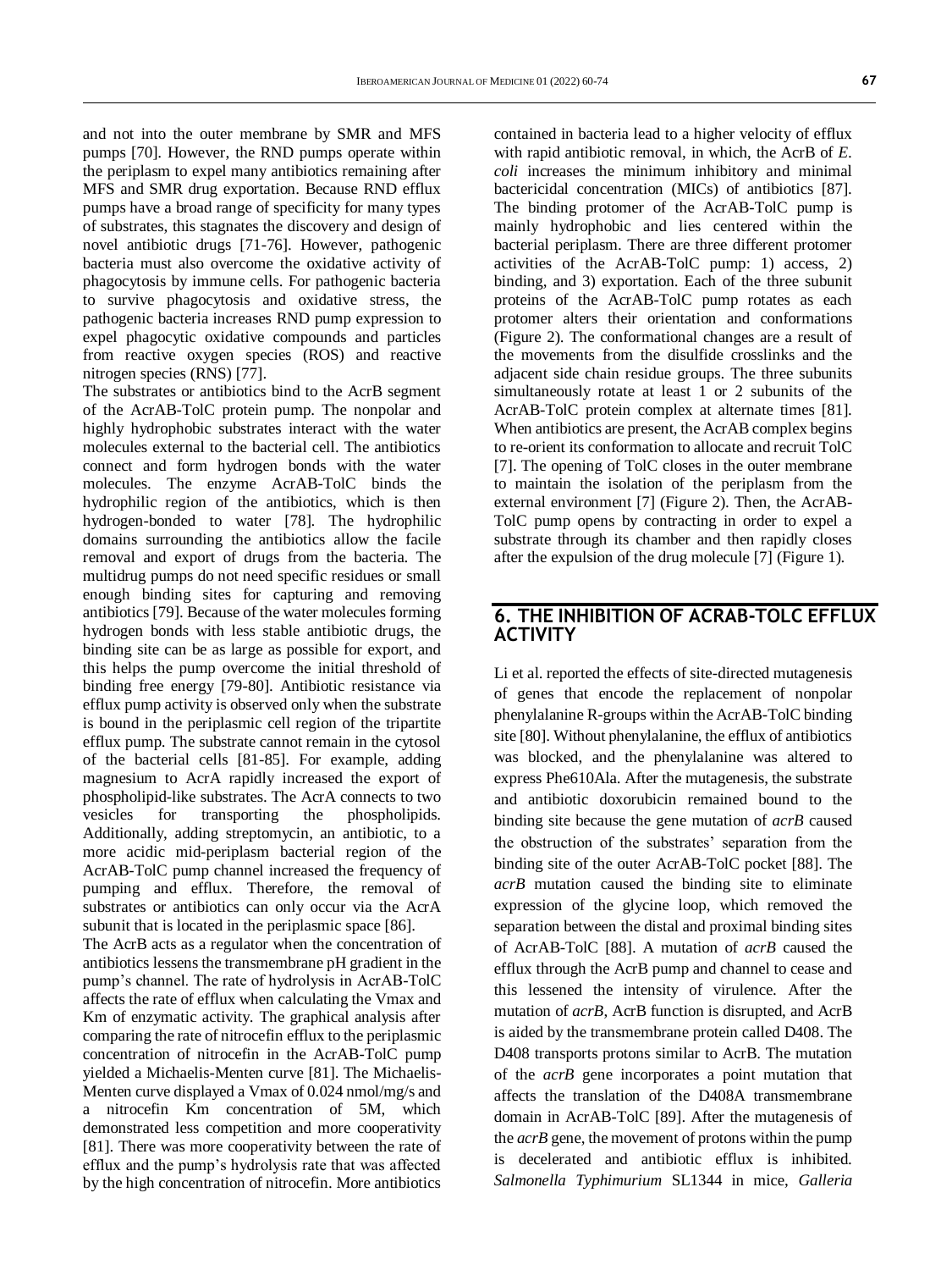

*Figure 2: The Conformational changes of AcrAB-TolC Efflux Pumps (a) TolC rotates counterclockwise and clockwise. Counter clockwise closes the TolC channel while clockwise rotation opens TolC. (b) AcrB conformations include loose, tight, and open orientations. A drug substrate (s) enters the initial loose form of AcrB and then changes into a tight position after a hydrogen proton enters AcrB. AcrB alters into an open adjustment and then returns to a loose assortment that forcefully exports the drug substrate. (c) AcrA contracts in a closed state and loosens with an opened contraction.*

*mellonella*, and in tissue cultures all displayed less efflux following an *acrB* gene mutation [81]. The elimination of efflux for each organism was confirmed through RNA sequencing [89]. The D408A mutant also forced more regulation of gene expression for the flagella synthesis that is important for initiating the early stages of systemic infection.

The mutations of genes that encode the efflux pumps also inhibit the production of autoinducers (AI), which are quorum-sensing molecules, when there is less accumulation of AI molecules [89]. As a result, quorum sensing is not initiated, and virulent gene expression is decreased. Lux-S, which mediates and induces quorum sensing between bacterial cells, can be monitored for controlling the process of transcription. The upregulation of Lux-S causes metabolites to accumulate in the mutated bacterial strain where the high concentrations of metabolites triggers the upregulation of the EmrAB-MDR efflux pump [89]. EmrAB interacts with the TolC of the AcrAB-TolC pump, which removes antibiotics, toxins, and free fatty acids from bacteria. Therefore, inhibiting AcrAB-TolC activity can trigger EmrAB expression as a substitute, under pressure, and use available energy to remove the accumulated toxins. Nevertheless, the gene inhibition of *acrB* can increase antibiotic susceptibility; thus, Ayhan et al. also inhibited the *acrA* and *tolC* genes in *E. coli*.

In the Ayhan et al. study, inhibiting *acrB*, *acrA*, and *tolC* increased the levels of antibiotic sensitivity in *E. coli*. *E. coli* exhibited less antibiotic resistance after inhibiting these three genes [30]. Ayhan et al. targeted the mRNA for each of the three genes with PPMOs. The PPMO of *acrA* produced the most impactful antisense molecules where *E. coli* treated with *acrA*-PPMOs increased the antibiotic effectiveness from 2 to 40-fold [33]. The AcrA protein was not further translated, and the efflux of antibiotics was diminished without any toxicity to human cells [33]. The inhibition of *acrA* may have yielded the most significant reduction of antibiotic resistance because the AcrA protein subunit mediates communication between AcrB and the TolC for the purpose of controlling the pump's closure and opening [7]. The AcrA hexamer is pertinent because it guides the opening of the TolC, which then allows the construction and activation of the AcrAB-TolC tripartite complex [7]. Thus, inhibiting the genes that code for efflux pump protein synthesis can reduce the expression of efflux pumps and decrease antibiotic expulsion. Inhibiting the expression of MDR efflux protein pumps can increase the bacterial sensitivity of antibiotics.

### **7. BACTERIAL METABOLISM AND ANTIBIOTIC RESISTANCE**

Stimulating the metabolic pathways of bacteria can increase drug uptake in antibiotic tolerant bacteria [90- 92]. For example, cellular respiration regulates tobramycin antibiotic potency by increasing drug import and through elevating bacterial cell death. The citric acid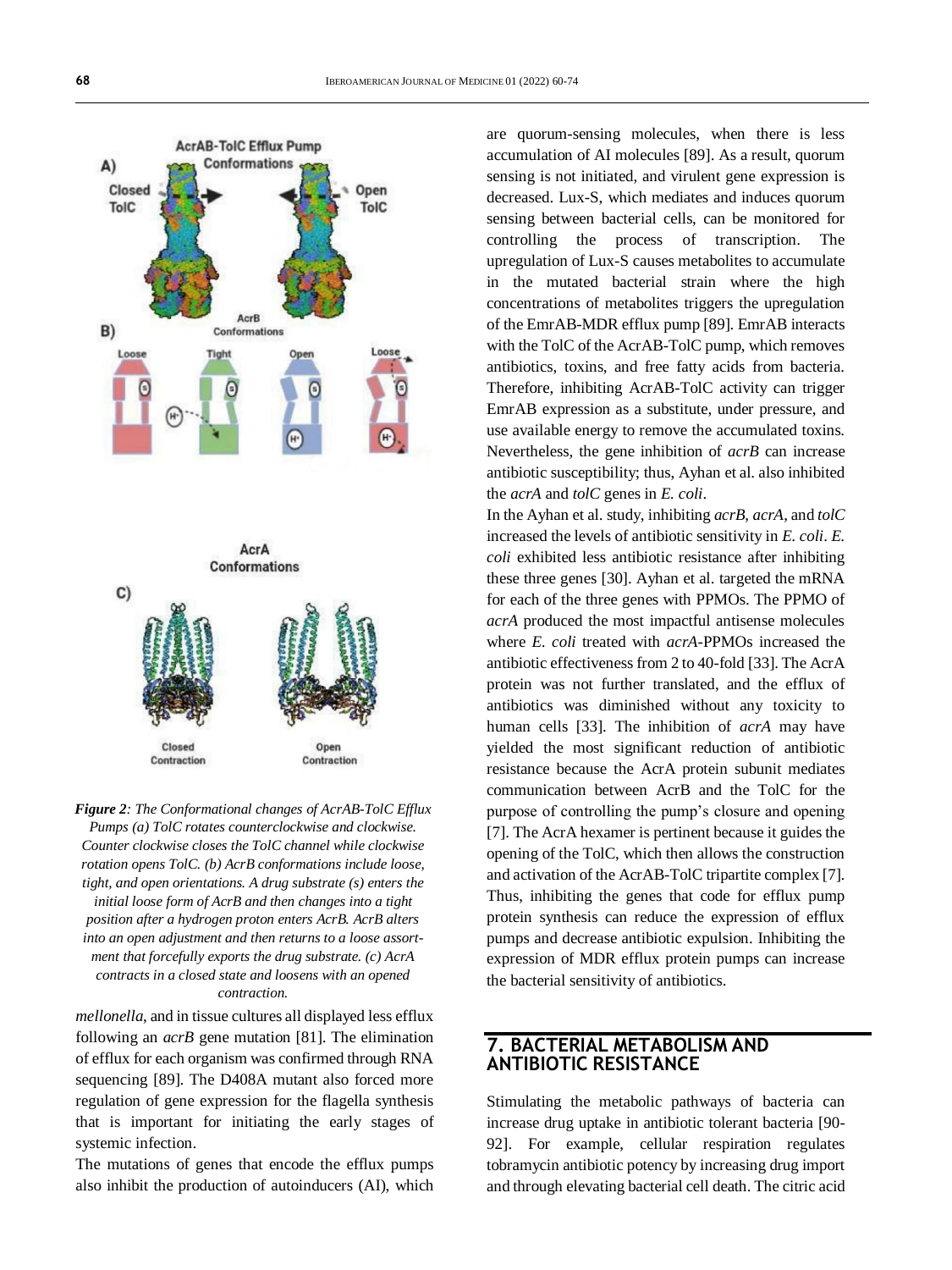cycle (TCA cycle) intermediate of fumarate can amplify tobramycin susceptibility [90]. Researchers also cultured alanine and glucose with the bacteria known as *Edwardsiella tarda*, which is a bacterium resistant to multiple antibiotics such as tetracycline, chloramphenicol, streptomycin, and sulfonamide. They examined the potential of alanine and glucose to increase the kanamycin sensitivity of *E. tarda*. Their predictions and hypotheses were confirmed, adding alanine and glucose with kanamycin to the *E. tarda* bacterial cultures eliminated many bacteria. The *E. tarda* cultured with only 1000mg of kanamycin, 40mM of alanine, and with 10mM of glucose decreased the number of bacterial cells by 101, to 3228, and then to 276,000-fold, respectively [93]. Therefore, it has been concluded that glucose elevates the uptake of antibiotics by increasing the activity of the proton motive force or PMF. Glucose becomes converted into pyruvate and vice versa via the glycolysis/gluconeogenesis pathway. Metabolism of pyruvate is the final stage of the TCA cycle that increases NADH levels, which then amplifies PMF. The increased PMF can increase the antibiotic uptake of aminoglycosides [94, 95]

Certain metabolic stimuli can induce aminoglycoside eradication of Gram-negative and Gram-positive persisters. For example, after activation and amplification of PMF, the uptake of aminoglycosides is advanced and elevated [96-98]. Culturing *E. tarda* with alanine and/or glucose resulted in *E. tarda* cell induced apoptosis [93]. Pyruvate increased proportionally to the elevated levels of alanine and/or glucose [93]. The concentrations of NADH and PMF also were amplified. It was concluded that alanine and glucose increased and induced the absorption of antibiotics [85]. The kanamycin inside of the *E. tarda* cells were in high concentration after exposure to alanine and glucose. Bacterial samples without alanine or glucose exhibited a kanamycin uptake of 9.5 ng/mL, however, the cultures with alanine and glucose raised the absorption of kanamycin to 65-123 ng/ml and then to 113-231 ng/ml [93]. The alanine and glucose cultures of *E. tarda* trounced the activity of the multidrug efflux pump removal of antibiotics.

Stimulating the metabolism of *E. coli* cells can also increase its uptake of antibiotics. Through a Michaelis-Menten kinetics experiment, researchers found *E. coli* K12 to develop an enhanced sensitivity to the gentamicin antibiotic when cultured in Luria-Bertani broth supplemented with glutamate and acetate [99]. The cycle of NADH plus PMF was significantly increased

after culturing *E. coli* cells with glutamate [99]. The increase in the gene expression of *maeA* and *maeB* produced more pyruvate in the presence of glucose, which indicates that the TCA cycle is dependent on the pyruvate cycle, termed the P-cycle [88]. Manipulating the P-cycle through the OAA-PEP-pyruvate-AcCoACIT pathway and the TCA cycle may be a favorable target for inhibiting antibiotic resistant genes [96]. The P-cycle depends on the abundance of exogenous metabolites, so as a result, antibiotic resistance to aminoglycosides could continue to decrease after genes of the P-cycle are also silenced [96]. In striking contrast, bacteria rapidly become more resistant to antibiotics when sources of carbon and nutrients are less available. For instance, bacterial species detect and respond to the unavailability and limitation of nutrients via a regulatory mechanism termed the stringent response (SR) [100]. Less access or starvation of carbon, amino acids, and iron stimulates the SR by activating the expression of *relA* and *spoT* gene components to construct the alarmone known as (p)ppGpp. SR was inactivated by inhibiting *relA* and *spoT* gene expression in *Pseudomonas aeruginosa* that causes infections and is used as a model to study biofilm formation. After inactivating SR, (p)ppGpp synthesis was eliminated through the starvation-induced serine analog called serine hydroxamate (SHX) [100].

#### **8. BACTERIAL METABOLISM AND THE ACRAB-TOLC EFFLUX PUMP**

Additionally, when the AcrAB-TolC pump is inactivated or inhibited, metabolites begin to accumulate that then inactivate AcrR. Ruiz and Levy reported that the accumulation of toxic metabolites affect the expression of transcriptional controllers of acrAB such as AcrR [93]. Thus, Ruiz and Levy confirmed that the AcrAB-TolC pump controls the expression of the *acrAB* operon by responding to changes in cellular metabolism [101]. For example, AcrAB-TolC efflux is dependent on the PMF acquired through the electron transport chain of bacterial metabolism and generated by the electrochemical gradient of protons formed across the cell membrane. AcrB is a component of the multidrug efflux pump that functions as a drug/proton transport system [102]. The PMF provides energy for multidrug resistant AcrAB-TolC efflux pumps. The functions of PMF include coupling membrane-associated enzymes, transporting solutes through the membrane, or maintaining the pH of the cytoplasm [103]. During the activity of PMF, protons flow inwardly into the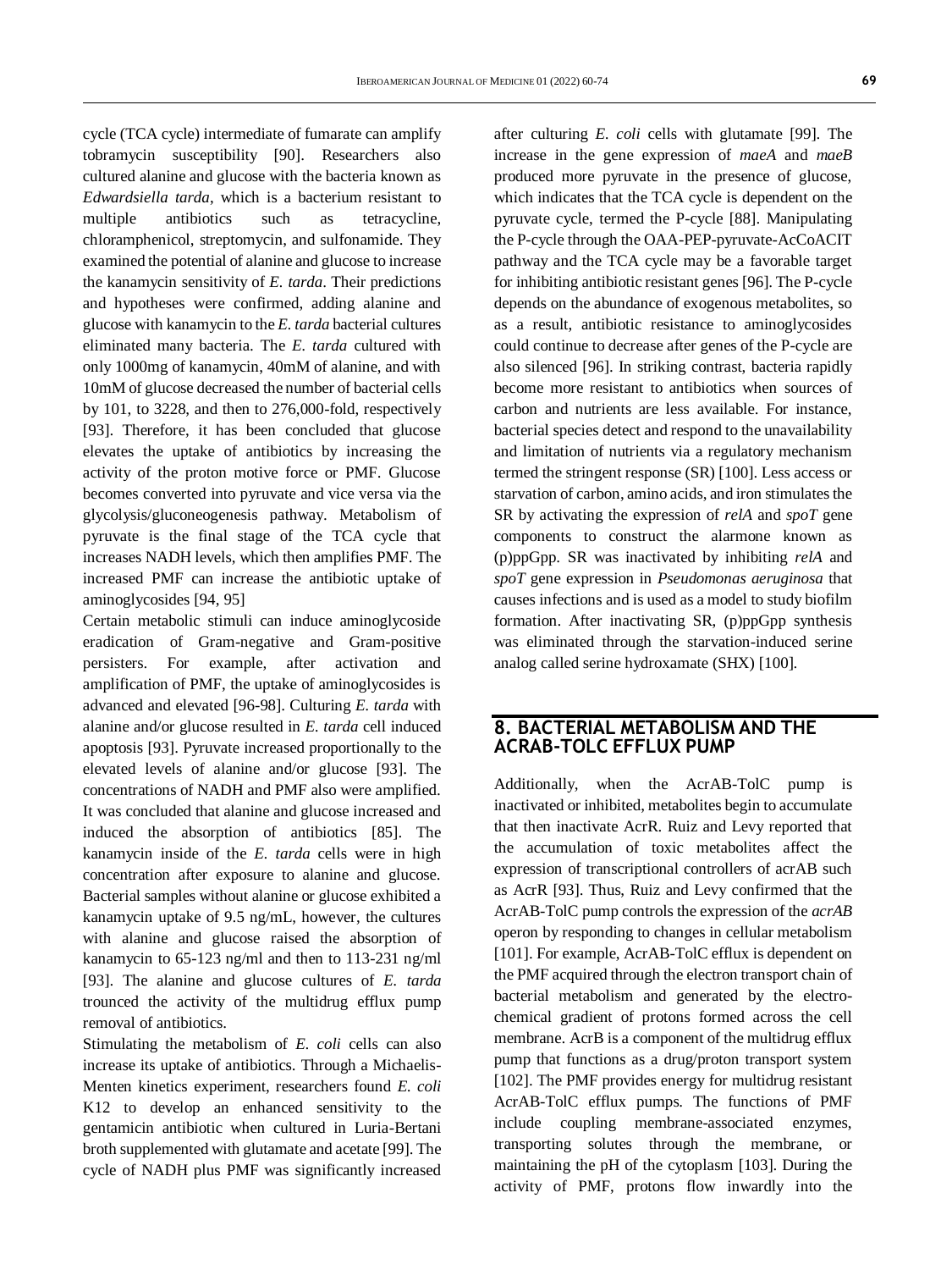cytoplasm that energizes efflux activity [102]. A proton is transferred from the periplasmic space and pool to the D407-D408 pair of AcrB, and then the positive charge of a side chain in the AcrB protomer returns to the D407- D408 pair for deprotonation. After the proton is released, the proton continues to cross the membrane, and then the remaining energy from PMF is released [63-68]. Inhibiting efflux activity and increasing antibiotic susceptibility are possible through altering the levels of PMF in the AcrB protomer. Using plating assays revealed that these *acrAB* mutants were more susceptible to polymyxin B by 10,000-fold [103]. Additionally, treating the *E. coli acrAB* mutant cultures with the PMF uncoupler termed carbonyl cyanide mchlorophenyl hydrazone or CCCP increased polymyxin susceptibility [104]. A possible explanation for the increased antibiotic susceptibility of *acrAB* mutants after CCCP treatment includes that a lesser frequency of protonation and deprotonation in AcrB lowers the PMF activity needed for powering AcrAB-TolC efflux. For

instance, the three amino acid residues contained in AcrB such as the acidic Asp407 and Asp408 residues, located in the transmembrane (TM) helix termed TM4, with one basic side chain residue of Lys940 in TM10, form salt bridges and hydrogen bonds (H-bonds) that participate in the transfer and transport of protons [102]. Because AcrB consists of two acidic residues with one basic side chain residue, replacing one of these residues with an alanine, within the D407-K940-T978-D408 complex of AcrB, suppresses the salt-bridge and Hbonding interactions [99]. The salt bridges and H-bonds are perturbed because the alanine cannot become protonated or deprotonated [99]. Mutations of *acrB* reduce protonation and deprotonation reactions required for triggering the PMF essential for AcrAB-TolC efflux [99]. In addition, by blocking the cellular assembly of protein efflux pumps, the antibiotic transport through the protein pump channel can become reduced and impede the energy garnered through ATP hydrolysis required for powering pump activity. However, currently, the effects of PMF uncouplers and blockers on MDR efflux pump activity are not sufficiently understood [104].

### **9. CONCLUSIONS AND PERSPECTIVES**

Developing novel antibiotics to combat bacterial antibiotic resistance has become stagnant because of many economic and governmental obstacles. In 2013, according to the Infectious Diseases Society of America (IDSA), not many antibacterial agents passed into phase

2 or phase 3 of development [105]. Approximately, 15 of 18 pharmaceutical companies have relinquished developing antibiotics [105]. Academia has also dwindled its discovery of new antibiotics due to less availability of funding [105]. The development and discovery of new antibiotics is presently not considered a savvy economic investment in the pharmaceutical industry [105]. Since antibiotics can quickly cure infections, antibiotics are not as expensive and cannot produce a profit as amply large as drugs used for chronic conditions such as asthma or diabetes. Pharmaceutical companies have a greater propensity to invest in developing medicines used for chronic conditions because these types of medicines are immensely profitable [105]. An additional factor that has lessened the development of antibiotics includes a deficiency of financial attraction because antibiotics are sold at lower prices. Antibiotics that are new have a price of 1,000 USD to 3,000 USD that is significantly lower than the 10,000 dollars or more drugs used for cancer chemotherapy [105]. Additionally, many microbiologists have argued for lesser use of antibiotics and this has caused many physicians to reduce their prescribing of many antibiotics in fear of their proliferation of bacterial drug resistance [105].

Therefore, because there is an urgent need to develop new antibiotics, this review attempted to provide an alternative perspective in support of discovering novel antimicrobials that are gene-based. In this review, an alternative antimicrobial design was discussed that can target the genes responsible for expressing specific subcellular and molecular components, which may induce the antibiotic sensitivity of multidrug resistant bacteria. The susceptibility of bacteria to develop increased sensitivity of antibiotics depends on a few conditions, such as the bacterial metabolism of carbon, exposure to metabolites, its horizontal transfer of antibiotic resistant genes, efflux pumps, and a bacterium's direct hydrolysis of antibiotic drugs. In this review, it was noted that a mutated *acrB* gene could alter the AcrAB-TolC binding site by substituting a nonpolar phenylalanine amino acid residue with an alanine. The mutagenesis of the *acrB* gene, encoding the efflux pumps' binding sites for AcrAB-TolC, inhibited the exit of antibiotics through the AcrAB-TolC efflux pumps. Gene inhibition of the *acrA* and the *acrB* genes in *E. coli* lowered the level of virulence and increased antibiotic efficacy. Moreover, altering the metabolic output of an MDR bacterial cell by exposure to glucose increased the antibiotic sensitivity of *E. tarda*. Researchers cultured *E.*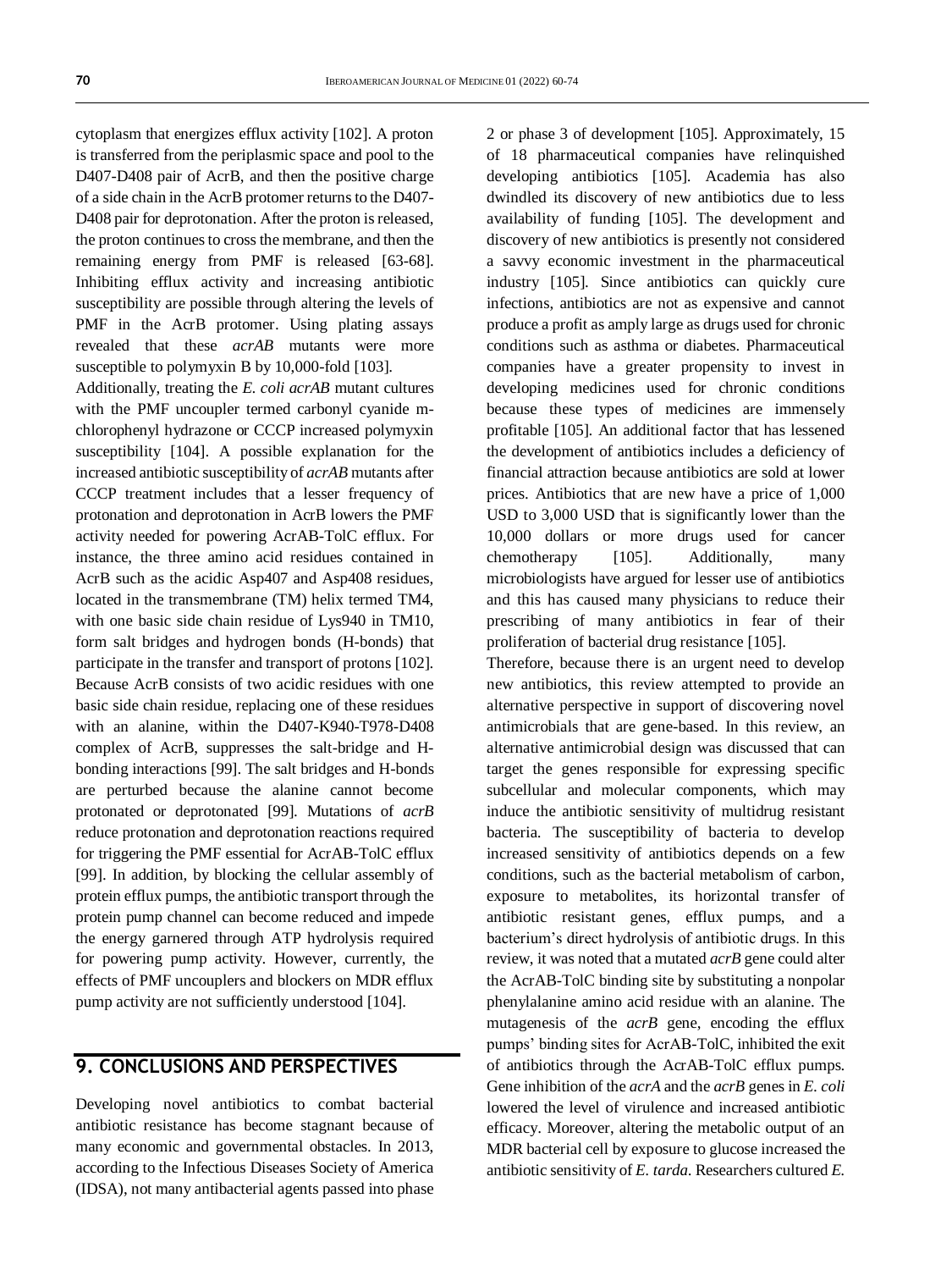*tarda* with glucose and alanine, and the uptake of kanamycin increased, eliminating approximately 3,000 times the number of MDR bacteria compared to the cells only treated with kanamycin. A mutation or deletion of *acrB* can reduce the levels of protonation and deprotonation, which then limits the energy produced by PMF for AcrAB-TolC efflux.

Novel synthetic biological strategies can be used for reengineering complex microbial pathways and networks, which is currently becoming more simplistic and increasingly practical [106]. Accordingly, through reengineering plasmids, bacterial gene circuits may be rewired to upregulate metabolic genes and inhibit genes that encode efflux protein pump expression. Plasmids can become genetically engineered to induce transcription of metabolic genes such as *maeA* and *maeB*, thereby, amplifying the pyruvate production that increases PMF. The higher levels of PMF activity intensifies antibiotic uptake. Simultaneously, plasmids could be synthetically engineered to produce the clustered regularly interspaced short palindromic repeats and CRISPR-associated protein 9 (CRISPR-Cas9) nuclease deletion of genes such as *acrA* and *acrB* or small interfering RNAs of these genes can reduce MDR drug efflux. The advantage of the CRISPR-Cas system is that it offers more weapons of warfare against antibiotic resistant pathogens. Research scientists using the CRISPR-Cas system can find alternative solutions for extracellular infections such as MRSA and other intracellular antibiotic resistant bacteria such as *Burkholderia pseudomallei*. However, presently, there remains an intense challenge when applying CRISPR-Cas9 antibacterials against resistant bacteria external to the laboratory because there may exist many ethical concerns for changing or modifying bacterial genomes. Additionally, the delivery of antimicrobial gene therapies is presently a major challenge [107]. Bacterial metabolism of multi-drug resistant bacteria can alter efflux pump activity. Moreover, stagnating efflux pump drug export can affect the metabolism of drug-resistant bacteria. Perhaps, targeting the genes that regulate bacterial metabolism and generate efflux pump activity may reduce antibiotic resistance.

#### **10. ACKNOWLEDGEMETS**

Many thanks are given to my mentors who provided lectures, workshops, seminars, and research readings, which helped to establish my understanding of the fundamentals for microbiology. I also received hands-on

experience in applying common and current novel microbiological techniques.

## **11. CONFLICT OF INTERESTS**

The authors declare no conflict of interest. This research received no external funding.

### **12. REFERENCES**

*1. Osman K, Badr J, Al-Maary KS, Moussa IM, Hessain AM, Girah ZM, et al. Prevalence of the Antibiotic Resistance Genes in Coagulase-Positive-and Negative-Staphylococcus in Chicken Meat Retailed to Consumers. Front Microbiol. 2016;7:1846. doi[: 10.3389/fmicb.2016.01846.](https://doi.org/10.3389/fmicb.2016.01846)*

*2. Anes J, McCusker MP, Fanning S, Martins M. The ins and outs of RND efflux pumps in Escherichia coli. Front Microbiol. 2015;6:587. doi: [10.3389/fmicb.2015.00587.](https://doi.org/10.3389/fmicb.2015.00587)*

*3. Tamma PD, Aitken SL, Bonomo RA, Mathers AJ, van Duin D, Clancy CJ. Infectious Diseases Society of America Guidance on the Treatment of Extended-Spectrum β-lactamase Producing Enterobacterales (ESBL-E), Carbapenem-Resistant Enterobacterales (CRE), and Pseudomonas aeruginosa with Difficult-to-Treat Resistance (DTR-P. aeruginosa). Clin Infect Dis. 2021;72(7):e169-e183. doi[: 10.1093/cid/ciaa1478.](https://doi.org/10.1093/cid/ciaa1478)*

*4. Friedman ND, Temkin E, Carmeli Y. The negative impact of antibiotic resistance. Clin Microbiol Infect. 2016;22(5):416-22. doi: [10.1016/j.cmi.2015.12.002.](https://doi.org/10.1016/j.cmi.2015.12.002)*

*5. Eichenberger EM, Thaden JT. Epidemiology and Mechanisms of Resistance of Extensively Drug Resistant Gram-Negative Bacteria. Antibiotics (Basel). 2019;8(2):37. doi[: 10.3390/antibiotics8020037.](https://doi.org/10.3390/antibiotics8020037)*

*6. Breijyeh Z, Jubeh B, Karaman R. Resistance of Gram-Negative Bacteria to Current Antibacterial Agents and Approaches to Resolve It. Molecules. 2020;25(6):1340. doi[: 10.3390/molecules25061340.](https://doi.org/10.3390/molecules25061340)*

*7. Shi X, Chen M, Yu Z, Bell JM, Wang H, Forrester I, et al. In situ structure and assembly of the multidrug efflux pump AcrAB-TolC. Nat Commun. 2019;10(1):2635. doi[: 10.1038/s41467-019-10512-6.](https://doi.org/10.1038/s41467-019-10512-6)*

*8. Yu EW, Aires JR, Nikaido H. AcrB multidrug efflux pump of Escherichia coli: composite substrate-binding cavity of exceptional flexibility generates its extremely wide substrate specificity. J Bacteriol. 2003;185(19):5657-64. doi: [10.1128/JB.185.19.5657-5664.2003.](https://doi.org/10.1128/jb.185.19.5657-5664.2003)*

*9. Thomas-Lopez D, Carrilero L, Matrat S, Montero N, Claverol S, Filipovic MR, et al. H2S mediates interbacterial communication through the air reverting intrinsic antibiotic resistance. bioRxiv. 2017:202804. doi: [10.1101/202804.](https://doi.org/10.1101/202804)*

*10. Crabbé A, Ostyn L, Staelens S, Rigauts C, Risseeuw M, Dhaenens M, et al. Host metabolites stimulate the bacterial proton motive force to enhance the activity of aminoglycoside antibiotics. PLoS Pathog. 2019;15(4):e1007697. doi[: 10.1371/journal.ppat.1007697.](https://doi.org/10.1371/journal.ppat.1007697)*

*11. Nikaido H. Multidrug resistance in bacteria. Annu Rev Biochem. 2009;78:119-46. doi[: 10.1146/annurev.biochem.78.082907.145923.](https://doi.org/10.1146/annurev.biochem.78.082907.145923)*

*12. Headd B, Bradford SA. Physicochemical Factors That Favor Conjugation of an Antibiotic Resistant Plasmid in Non-growing Bacterial Cultures in the Absence and Presence of Antibiotics. Front Microbiol. 2018;9:2122. doi: [10.3389/fmicb.2018.02122.](https://doi.org/10.3389/fmicb.2018.02122)*

*13. Munita JM, Arias CA. Mechanisms of Antibiotic Resistance. Microbiol Spectr. 2016;4(2):10.1128/microbiolspec.VMBF-0016-2015. doi: [10.1128/microbiolspec.VMBF-0016-2015.](https://doi.org/10.1128/microbiolspec.vmbf-0016-2015)*

*14. Verstraeten N, Knapen W, Fauvart M, Michiels J. A Historical Perspective on Bacterial Persistence. Methods Mol Biol. 2016;1333:3-13. doi: [10.1007/978-1-4939-2854-5\\_1.](https://doi.org/10.1007/978-1-4939-2854-5_1)*

*15. Ventola CL. The antibiotic resistance crisis: part 1: causes and threats. P T. 2015;40(4):277-83.*

*16. Chewapreecha C, Marttinen P, Croucher NJ, Salter SJ, Harris SR, Mather AE, et al. Comprehensive identification of single nucleotide polymorphisms*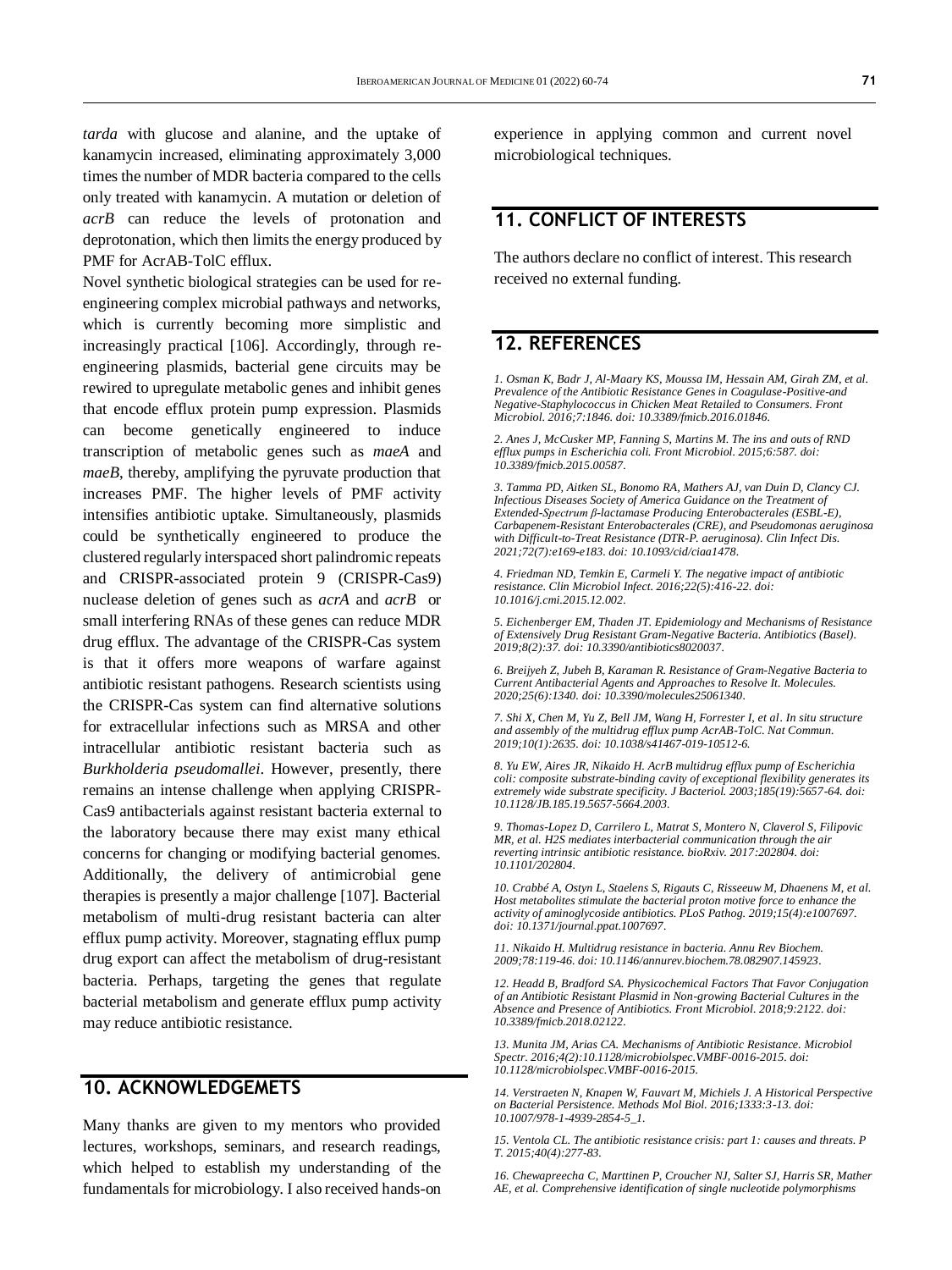*associated with beta-lactam resistance within pneumococcal mosaic genes. PLoS Genet. 2014;10(8):e1004547. doi[: 10.1371/journal.pgen.1004547.](https://doi.org/10.1371/journal.pgen.1004547)*

*17. Li Y, Metcalf BJ, Chochua S, Li Z, Gertz RE Jr, Walker H, et al. Validation*  of β-lactam minimum inhibitory concentration predictions for pneumococcal<br>isolates with newly encountered penicillin binding protein (PBP) sequences. *BMC Genomics. 2017;18(1):621. doi[: 10.1186/s12864-017-4017-7.](https://doi.org/10.1186/s12864-017-4017-7)*

*18. Pimenta F, Gertz RE Jr, Park SH, Kim E, Moura I, Milucky J, et al. Streptococcus infantis, Streptococcus mitis, and Streptococcus oralis Strains With Highly Similar cps5 Loci and Antigenic Relatedness to Serotype 5 Pneumococci. Front Microbiol. 2019;9:3199. doi: [10.3389/fmicb.2018.03199.](https://doi.org/10.3389/fmicb.2018.03199)*

*19. Deng X, Allan-Blitz LT, Klausner JD. Using the genetic characteristics of Neisseria gonorrhoeae strains with decreased susceptibility to cefixime to develop a molecular assay to predict cefixime susceptibility. Sex Health. 2019;16(5):488-99. doi[: 10.1071/SH18227.](https://doi.org/10.1071/sh18227)*

*20. Simonte FM, Dötsch A, Galego L, Arraiano C, Gescher J. Investigation on the anaerobic propionate degradation by Escherichia coli K12. Mol Microbiol. 2017;103(1):55-66. doi[: 10.1111/mmi.13541.](https://doi.org/10.1111/mmi.13541)*

*21. Mahmood HY, Jamshidi S, Sutton JM, Rahman KM. Current Advances in Developing Inhibitors of Bacterial Multidrug Efflux Pumps. Curr Med Chem. 2016;23(10):1062-81. doi[: 10.2174/0929867323666160304150522.](https://doi.org/10.2174/0929867323666160304150522)*

*22. Stavri M, Piddock LJ, Gibbons S. Bacterial efflux pump inhibitors from natural sources. J Antimicrob Chemother. 2007;59(6):1247-60. doi: [10.1093/jac/dkl460.](https://doi.org/10.1093/jac/dkl460)*

*23. Aghayan SS, Kalalian Mogadam H, Fazli M, Darban-Sarokhalil D, Khoramrooz SS, Jabalameli F, et al. The Effects of Berberine and Palmatine on Efflux Pumps Inhibition with Different Gene Patterns in Pseudomonas aeruginosa Isolated from Burn Infections. Avicenna J Med Biotechnol. 2017;9(1):2-7.*

*24. Barreto HM, Coelho KM, Ferreira JH, Dos Santos BH, de Abreu AP, Coutinho HD, et al. Enhancement of the antibiotic activity of aminoglycosides by extracts from Anadenanthera colubrine (Vell.) Brenan var. cebil against multi-drug resistant bacteria. Nat Prod Res. 2016;30(11):1289-92. doi: [10.1080/14786419.2015.1049177.](https://doi.org/10.1080/14786419.2015.1049177)*

*25. Bohnert JA, Schuster S, Kern WV, Karcz T, Olejarz A, Kaczor A, et al. Novel Piperazine Arylideneimidazolones Inhibit the AcrAB-TolC Pump in Escherichia coli and Simultaneously Act as Fluorescent Membrane Probes in a Combined Real-Time Influx and Efflux Assay. Antimicrob Agents Chemother. 2016;60(4):1974-83. doi[: 10.1128/AAC.01995-15.](https://doi.org/10.1128/aac.01995-15)*

*26. Amaral L, Spengler G, Martins A, Armada A, Handzlik J, Kiec-Kononowicz K, et al. Inhibitors of bacterial efflux pumps that also inhibit efflux pumps of cancer cells. Anticancer Res. 2012;32(7):2947-57.*

*27. Bag A, Chattopadhyay RR. Efflux-pump inhibitory activity of a gallotannin from Terminalia chebula fruit against multidrug-resistant uropathogenic Escherichia coli. Nat Prod Res. 2014;28(16):1280-3. doi: [10.1080/14786419.2014.895729.](https://doi.org/10.1080/14786419.2014.895729)*

*28. Chovanová R, Mezovská J, Vaverková Š, Mikulášová M. The inhibition the Tet(K) efflux pump of tetracycline resistant Staphylococcus epidermidis by essential oils from three Salvia species. Lett Appl Microbiol. 2015;61(1):58- 62. doi[: 10.1111/lam.12424.](https://doi.org/10.1111/lam.12424)*

*29. Opperman TJ, Kwasny SM, Kim HS, Nguyen ST, Houseweart C, D'Souza S, et al. Characterization of a novel pyranopyridine inhibitor of the AcrAB efflux pump of Escherichia coli. Antimicrob Agents Chemother. 2014;58(2):722-33. doi[: 10.1128/AAC.01866-13.](https://doi.org/10.1128/aac.01866-13)*

*30. Bhattacharyya T, Sharma A, Akhter J, Pathania R. The small molecule IITR08027 restores the antibacterial activity of fluoroquinolones against multidrug-resistant Acinetobacter baumannii by efflux inhibition. Int J Antimicrob Agents. 2017;50(2):219-26. doi: [10.1016/j.ijantimicag.2017.03.005.](https://doi.org/10.1016/j.ijantimicag.2017.03.005)*

*31. Aldred KJ, Kerns RJ, Osheroff N. Mechanism of quinolone action and resistance. Biochemistry. 2014;53(10):1565-74. doi[: 10.1021/bi5000564.](https://doi.org/10.1021/bi5000564)*

*32. Exner M, Bhattacharya S, Christiansen B, Gebel J, Goroncy-Bermes P, Hartemann P, et al. Antibiotic resistance: What is so special about multidrugresistant Gram-negative bacteria? GMS Hyg Infect Control. 2017;12:Doc05. doi[: 10.3205/dgkh000290.](https://doi.org/10.3205/dgkh000290)*

*33. Ayhan DH, Tamer YT, Akbar M, Bailey SM, Wong M, Daly SM, et al. Sequence-Specific Targeting of Bacterial Resistance Genes Increases* 

*Antibiotic Efficacy. PLoS Biol. 2016;14(9):e1002552. doi: [10.1371/journal.pbio.1002552.](https://doi.org/10.1371/journal.pbio.1002552)*

*34. Wang-Kan X, Blair JMA, Chirullo B, Betts J, La Ragione RM, Ivens A, et al. Lack of AcrB Efflux Function Confers Loss of Virulence on Salmonella enterica Serovar Typhimurium. mBio. 2017;8(4):e00968-17. doi: [10.1128/mBio.00968-17.](https://doi.org/10.1128/mbio.00968-17)*

*35. Wozniak CE, Lin Z, Schmidt EW, Hughes KT, Liou TG. Thailandamide, a Fatty Acid Synthesis Antibiotic That Is Coexpressed with a Resistant Target Gene. Antimicrob Agents Chemother. 2018;62(9):e00463-18. doi: [10.1128/AAC.00463-18.](https://doi.org/10.1128/aac.00463-18)*

*36. Wu Y, Seyedsayamdost MR. The Polyene Natural Product Thailandamide A Inhibits Fatty Acid Biosynthesis in Gram-Positive and Gram-Negative Bacteria. Biochemistry. 2018;57(29):4247-51. doi: [10.1021/acs.biochem.8b00678.](https://doi.org/10.1021/acs.biochem.8b00678)*

*37. Evans AL. The Distinctive Regulatory Mechanisms of Bacterial Acetyl-CoA Carboxylase. LSU Doctoral Dissertations. 4701. 2018. Available from: [https://digitalcommons.lsu.edu/gradschool\\_dissertations/4701.](https://digitalcommons.lsu.edu/gradschool_dissertations/4701)*

*38. Kénanian G, Morvan C, Weckel A, Pathania A, Anba-Mondoloni J, Halpern D, et al. Permissive Fatty Acid Incorporation Promotes Staphylococcal Adaptation to FASII Antibiotics in Host Environments. Cell Rep. 2019;29(12):3974-82.e4. doi[: 10.1016/j.celrep.2019.11.071.](https://doi.org/10.1016/j.celrep.2019.11.071)*

*39. Berendonk TU, Manaia CM, Merlin C, Fatta-Kassinos D, Cytryn E, Walsh F, et al. Tackling antibiotic resistance: the environmental framework. Nat Rev Microbiol. 2015;13(5):310-7. doi[: 10.1038/nrmicro3439.](https://doi.org/10.1038/nrmicro3439)*

*40. Rizzo L, Manaia C, Merlin C, Schwartz T, Dagot C, Ploy MC, et al. Urban wastewater treatment plants as hotspots for antibiotic resistant bacteria and genes spread into the environment: a review. Sci Total Environ. 2013;447:345- 60. doi[: 10.1016/j.scitotenv.2013.01.032.](https://doi.org/10.1016/j.scitotenv.2013.01.032)*

*41. Martínez JL, Coque TM, Baquero F. What is a resistance gene? Ranking risk in resistomes. Nat Rev Microbiol. 2015;13(2):116-23. doi: [10.1038/nrmicro3399.](https://doi.org/10.1038/nrmicro3399)*

*42. Gillings MR, Gaze WH, Pruden A, Smalla K, Tiedje JM, Zhu YG. Using the class 1 integron-integrase gene as a proxy for anthropogenic pollution. ISME J. 2015;9(6):1269-79. doi[: 10.1038/ismej.2014.226.](https://doi.org/10.1038/ismej.2014.226)*

*43. Ashbolt NJ, Amézquita A, Backhaus T, Borriello P, Brandt KK, Collignon P, et al. Human Health Risk Assessment (HHRA) for environmental development and transfer of antibiotic resistance. Environ Health Perspect. 2013;121(9):993-1001. doi[: 10.1289/ehp.1206316.](https://doi.org/10.1289/ehp.1206316)*

*44. Allen HK, Donato J, Wang HH, Cloud-Hansen KA, Davies J, Handelsman J. Call of the wild: antibiotic resistance genes in natural environments. Nat Rev Microbiol. 2010;8(4):251-9. doi[: 10.1038/nrmicro2312.](https://doi.org/10.1038/nrmicro2312)*

*45. Rodriguez-Mozaz S, Chamorro S, Marti E, Huerta B, Gros M, Sànchez-Melsió A, et al. Occurrence of antibiotics and antibiotic resistance genes in hospital and urban wastewaters and their impact on the receiving river. Water Res. 2015;69:234-42. doi[: 10.1016/j.watres.2014.11.021.](https://doi.org/10.1016/j.watres.2014.11.021)*

*46. Pruden A, Larsson DG, Amézquita A, Collignon P, Brandt KK, Graham DW, et al. Management options for reducing the release of antibiotics and antibiotic resistance genes to the environment. Environ Health Perspect. 2013;121(8):878-85. doi[: 10.1289/ehp.1206446.](https://doi.org/10.1289/ehp.1206446)*

*47. Czekalski N, Gascón Díez E, Bürgmann H. Wastewater as a point source of antibiotic-resistance genes in the sediment of a freshwater lake. ISME J. 2014;8(7):1381-90. doi[: 10.1038/ismej.2014.8.](https://doi.org/10.1038/ismej.2014.8)*

*48. Li B, Yang Y, Ma L, Ju F, Guo F, Tiedje JM, et al. Metagenomic and network analysis reveal wide distribution and co-occurrence of environmental antibiotic resistance genes. ISME J. 2015;9(11):2490-502. doi: [10.1038/ismej.2015.59.](https://doi.org/10.1038/ismej.2015.59)*

*49. Cunningham CJ , Kuyukina MS , Ivshina IB , Konev AI , Peshkur TA , Knapp CW . Potential risks of antibiotic resistant bacteria and genes in bioremediation of petroleum hydrocarbon contaminated soils. Environ Sci Process Impacts. 2020;22(5):1110-24. doi[: 10.1039/c9em00606k.](https://doi.org/10.1039/c9em00606k)*

*50. Chokshi A, Sifri Z, Cennimo D, Horng H. Global Contributors to Antibiotic Resistance. J Glob Infect Dis. 2019;11(1):36-42. doi: [10.4103/jgid.jgid\\_110\\_18.](https://doi.org/10.4103/jgid.jgid_110_18)*

*51. Dong H, Chen Y, Wang J, Zhang Y, Zhang P, Li X, et al. Interactions of*  microplastics and antibiotic resistance genes and their effects on the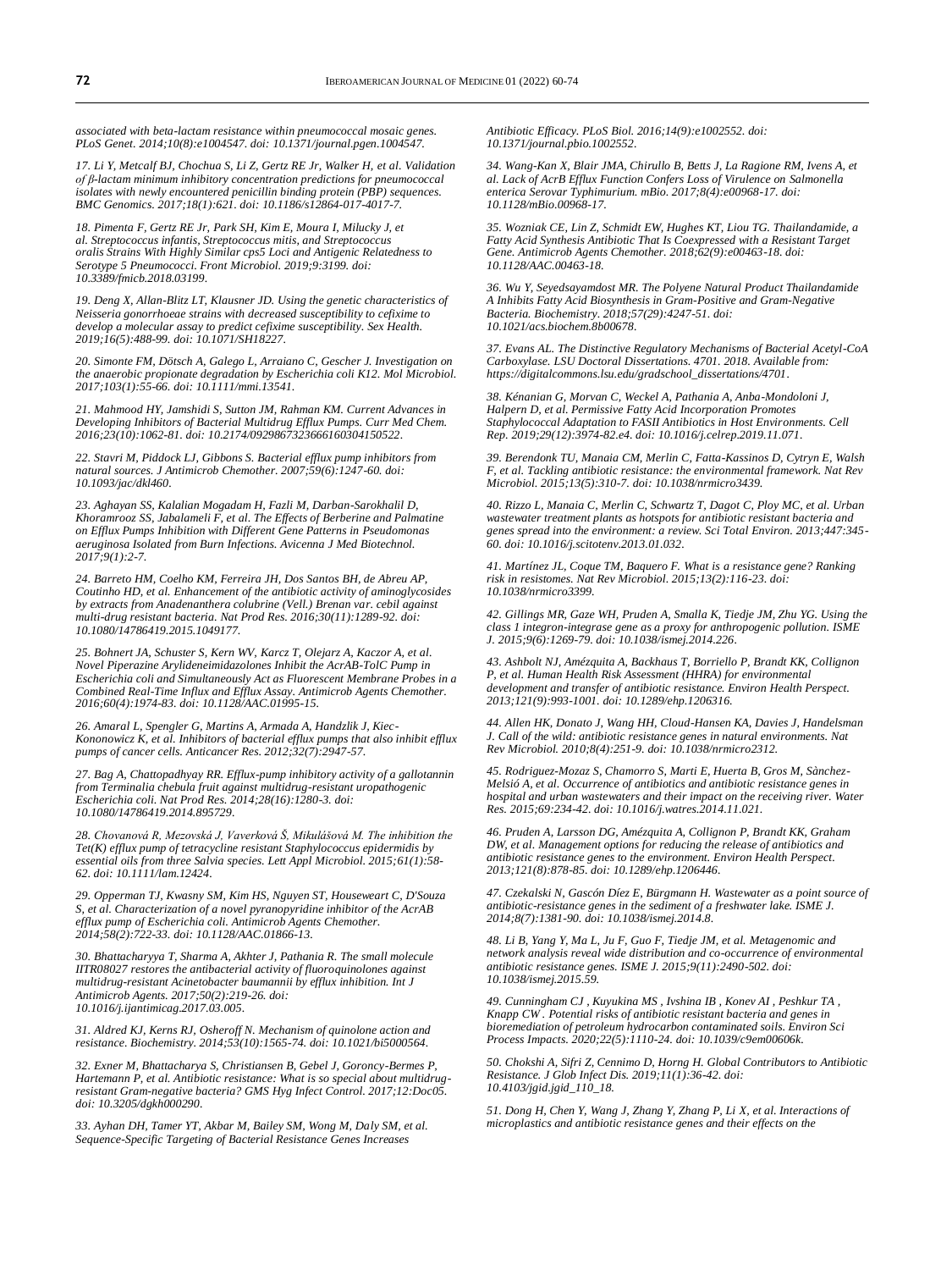*aquaculture environments. J Hazard Mater. 2021;403:123961. doi: [10.1016/j.jhazmat.2020.123961.](https://doi.org/10.1016/j.jhazmat.2020.123961)*

*52. Hall CW, Mah TF. Molecular mechanisms of biofilm-based antibiotic resistance and tolerance in pathogenic bacteria. FEMS Microbiol Rev. 2017;41(3):276-301. doi[: 10.1093/femsre/fux010.](https://doi.org/10.1093/femsre/fux010)*

*53. Nolivos S, Cayron J, Dedieu A, Page A, Delolme F, Lesterlin C. Role of AcrAB-TolC multidrug efflux pump in drug-resistance acquisition by plasmid transfer. Science. 2019;364(6442):778-82. doi[: 10.1126/science.aav6390.](https://doi.org/10.1126/science.aav6390)*

*54. Ohneck EA, Zalucki YM, Johnson PJ, Dhulipala V, Golparian D, Unemo M, et al. A novel mechanism of high-level, broad-spectrum antibiotic resistance caused by a single base pair change in Neisseria gonorrhoeae. mBio. 2011;2(5):e00187-11. doi[: 10.1128/mBio.00187-11.](https://doi.org/10.1128/mbio.00187-11)*

*55. Blair JM, Webber MA, Baylay AJ, Ogbolu DO, Piddock LJ. Molecular mechanisms of antibiotic resistance. Nat Rev Microbiol. 2015;13(1):42-51. doi[: 10.1038/nrmicro3380.](https://doi.org/10.1038/nrmicro3380)*

*56. Belmans G, Liu E, Tsui J, Zhou B. AcrS is a potential repressor of acrA expression in Escherichia coli and its deletion confers increased kanamycin resistance in E. coli BW25113. J Exp Microbiol Immunol. 2016;20:12-7.*

*57. Emami M, Xu S, Chan T. AcrS is an Activator of acrD Expression in Escherichia coli K-12 Following Exposure to Sub-inhibitory Concentration of Kanamycin Pretreatment. J Exp Microbiol Immunol. 2014;18:7-11.*

*58. Sidhu K, Talbot M, Van Mil K, Verstraete M. Treatment with sub-inhibitory kanamycin induces adaptive resistance to aminoglycoside antibiotics via the AcrD multidrug efflux pump in Escherichia coli K-12. J Exp Microbiol Immunol. 2012;16:11-6.*

*59. Usui M, Nagai H, Hiki M, Tamura Y, Asai T. Effect of Antimicrobial Exposure on AcrAB Expression in Salmonella enterica Subspecies enterica Serovar Choleraesuis. Front Microbiol. 2013;4:53. doi: [10.3389/fmicb.2013.00053.](https://doi.org/10.3389/fmicb.2013.00053)*

*60. Besse S, Raff D, Thejomayen M, Ting P. Sub-inhibitory concentrations of kanamycin may induce expression of the aminoglycoside efflux pump acrD through the two-component systems CpxAR and BaeSR in Escherichia coli K-12. J Exp Microbiol Immunol. 2014;18:1-6.*

*61. Lee K, Lin Q, Low A, Luo L. Short-term Adaptive Resistance in E. coli K-12 is not dependent on acrD, acrA and tolC. J Exp Microbiol Immunol. 2013;17:8-13.*

*62. Chu W, Fallavollita A, Lau WB, Park JJ. BaeR, EvgA and CpxR differentially regulate the expression of acrD in Escherichia coli K-12 but increased acrD transcription alone does not demonstrate a substantial increase in adaptive re- sistance against kanamycin. J Exp Microbiol Immunol. 2013;17:99-103.*

*63. Alian S, Qazi U, Sou J. AcrA and TolC are important efflux components in the development of low level adaptive aminoglycoside resistance in Escherichia coli K-12 following sub-inhibitory kanamycin pre-treatment. J Exp Microbiol Immunol. 2013;17:1-7.*

*64. Kafilzadeh F, Farsimadan F. Investigating multidrug efflux pumps in relation to the antibiotic resistance pattern in Escherichia coli strains from patients in Iran. Biomed Res. 2016;27(4):1130-5.*

*65. Zhang CZ, Chang MX, Yang L, Liu YY, Chen PX, Jiang HX. Upregulation of AcrEF in Quinolone Resistance Development in Escherichia coli When AcrAB-TolC Function Is Impaired. Microb Drug Resist. 2018;24(1):18-23. doi[: 10.1089/mdr.2016.0207.](https://doi.org/10.1089/mdr.2016.0207)*

*66. Jabar RM, Hassoon AH. The expression of efflux pump AcrAB in MDR Klebsiella pneumoniae isolated from Iraqi patients. J Pharm Sci Res. 2019;11(2):423-8.*

*67. Krishnamoorthy G, Tikhonova EB, Zgurskaya HI. Fitting periplasmic membrane fusion proteins to inner membrane transporters: mutations that enable Escherichia coli AcrA to function with Pseudomonas aeruginosa MexB. J Bacteriol. 2008;190(2):691-8. doi[: 10.1128/JB.01276-07.](https://doi.org/10.1128/jb.01276-07)*

*68. Rampioni G, Pillai CR, Longo F, Bondì R, Baldelli V, Messina M, et al. Effect of efflux pump inhibition on Pseudomonas aeruginosa transcriptome and virulence. Sci Rep. 2017;7(1):11392. doi[: 10.1038/s41598-017-11892-9.](https://doi.org/10.1038/s41598-017-11892-9)*

*69. Pérez-Varela M, Corral J, Aranda J, Barbé J. Roles of Efflux Pumps from Different Superfamilies in the Surface-Associated Motility and Virulence* 

*of Acinetobacter baumannii ATCC 17978. Antimicrob Agents Chemother. 2019;63(3):e02190-18. doi[: 10.1128/AAC.02190-18.](https://doi.org/10.1128/aac.02190-18)*

*70. Nikaido H. Structure and mechanism of RND-type multidrug efflux pumps. Adv Enzymol Relat Areas Mol Biol. 2011;77:1-60. doi: [10.1002/9780470920541.ch1.](https://doi.org/10.1002/9780470920541.ch1)*

*71. Fernando DM, Kumar A. Resistance-Nodulation-Division Multidrug Efflux Pumps in Gram-Negative Bacteria: Role in Virulence. Antibiotics (Basel). 2013;2(1):163-81. doi[: 10.3390/antibiotics2010163.](https://doi.org/10.3390/antibiotics2010163)*

*72. Delmar JA, Su CC, Yu EW. Bacterial multidrug efflux transporters. Annu Rev Biophys. 2014;43:93-117. doi[: 10.1146/annurev-biophys-051013-022855.](https://doi.org/10.1146/annurev-biophys-051013-022855)*

*73. Leus IV, Weeks JW, Bonifay V, Smith L, Richardson S, Zgurskaya HI. Substrate Specificities and Efflux Efficiencies of RND Efflux Pumps of Acinetobacter baumannii. J Bacteriol. 2018;200(13):e00049-18. doi: [10.1128/JB.00049-18.](https://doi.org/10.1128/jb.00049-18)*

*74. Puzari M, Chetia P. RND efflux pump mediated antibiotic resistance in Gram-negative bacteria Escherichia coli and Pseudomonas aeruginosa: a major issue worldwide. World J Microbiol Biotechnol. 2017;33(2):24. doi: [10.1007/s11274-016-2190-5.](https://doi.org/10.1007/s11274-016-2190-5)*

*75. Kuete V, Ngameni B, Tangmouo JG, Bolla JM, Alibert-Franco S, Ngadjui BT, et al. Efflux pumps are involved in the defense of Gram-negative bacteria against the natural products isobavachalcone and diospyrone. Antimicrob Agents Chemother. 2010;54(5):1749-52. doi[: 10.1128/AAC.01533-09.](https://doi.org/10.1128/aac.01533-09)*

*76. Reygaert WC. An overview of the antimicrobial resistance mechanisms of bacteria. AIMS Microbiol. 2018;4(3):482-501. doi: [10.3934/microbiol.2018.3.482.](https://doi.org/10.3934/microbiol.2018.3.482)*

*77. Trastoy R, Manso T, Fernández-García L, Blasco L, Ambroa A, Pérez Del Molino ML, et al. Mechanisms of Bacterial Tolerance and Persistence in the Gastrointestinal and Respiratory Environments. Clin Microbiol Rev. 2018;31(4):e00023-18. doi[: 10.1128/CMR.00023-18.](https://doi.org/10.1128/cmr.00023-18)*

*78. Elkins CA, Nikaido H. Substrate specificity of the RND-type multidrug efflux pumps AcrB and AcrD of Escherichia coli is determined predominantly by two large periplasmic loops. J Bacteriol. 2002;184(23):6490-8. doi: [10.1128/JB.184.23.6490-6499.2002.](https://doi.org/10.1128/jb.184.23.6490-6499.2002)*

*79. Li XZ, Plésiat P, Nikaido H. The challenge of efflux-mediated antibiotic resistance in Gram-negative bacteria. Clin Microbiol Rev. 2015;28(2):337- 418. doi[: 10.1128/CMR.00117-14.](https://doi.org/10.1128/cmr.00117-14)*

*80. Vergalli J, Atzori A, Pajovic J, Dumont E, Malloci G, Masi M, et al. The challenge of intracellular antibiotic accumulation, a function of fluoroquinolone influx versus bacterial efflux. Commun Biol. 2020;3(1):198. doi[: 10.1038/s42003-020-0929-x.](https://doi.org/10.1038/s42003-020-0929-x)*

*81. Palmer M. Efflux of cytoplasmically acting antibiotics from gram-negative bacteria: periplasmic substrate capture by multicomponent efflux pumps inferred from their cooperative action with single-component transporters. J Bacteriol. 2003;185(17):5287-9. doi[: 10.1128/JB.185.17.5287-5289.2003.](https://doi.org/10.1128/jb.185.17.5287-5289.2003)*

*82. Alav I, Sutton JM, Rahman KM. Role of bacterial efflux pumps in biofilm formation. J Antimicrob Chemother. 2018;73(8):2003-20. doi: [10.1093/jac/dky042.](https://doi.org/10.1093/jac/dky042)*

*83. Lomovskaya O, Totrov M. Vacuuming the periplasm. J Bacteriol. 2005;187(6):1879-83. doi[: 10.1128/JB.187.6.1879-1883.2005.](https://doi.org/10.1128/jb.187.6.1879-1883.2005)*

*84. Aires JR, Nikaido H. Aminoglycosides are captured from both periplasm and cytoplasm by the AcrD multidrug efflux transporter of Escherichia coli. J Bacteriol. 2005;187(6):1923-9. doi[: 10.1128/JB.187.6.1923-1929.2005.](https://doi.org/10.1128/jb.187.6.1923-1929.2005)*

*85. Nichols WW. Modeling the Kinetics of the Permeation of Antibacterial Agents into Growing Bacteria and Its Interplay with Efflux. Antimicrob Agents Chemother. 2017;61(10):e02576-16. doi[: 10.1128/AAC.02576-16.](https://doi.org/10.1128/aac.02576-16)*

*86. Merdanovic M, Clausen T, Kaiser M, Huber R, Ehrmann M. Protein quality control in the bacterial periplasm. Annu Rev Microbiol. 2011;65:149- 68. doi[: 10.1146/annurev-micro-090110-102925.](https://doi.org/10.1146/annurev-micro-090110-102925)*

*87. Assadian O, Wehse K, Hübner NO, Koburger T, Bagel S, Jethon F, et al. Minimum inhibitory (MIC) and minimum microbicidal concentration (MMC) of polihexanide and triclosan against antibiotic sensitive and resistant Staphylococcus aureus and Escherichia coli strains. GMS Krankenhhyg Interdiszip. 2011;6(1):Doc06. doi[: 10.3205/dgkh000163.](https://doi.org/10.3205/dgkh000163)*

*88. Zgurskaya HI, Walker JK, Parks JM, Rybenkov VV. Multidrug Efflux Pumps and the Two-Faced Janus of Substrates and Inhibitors. Acc Chem Res. 2021;54(4):930-9. doi[: 10.1021/acs.accounts.0c00843.](https://doi.org/10.1021/acs.accounts.0c00843)*

*89. Meylan S, Porter CBM, Yang JH, Belenky P, Gutierrez A, Lobritz MA, et al. Carbon Sources Tune Antibiotic Susceptibility in Pseudomonas aeruginosa*